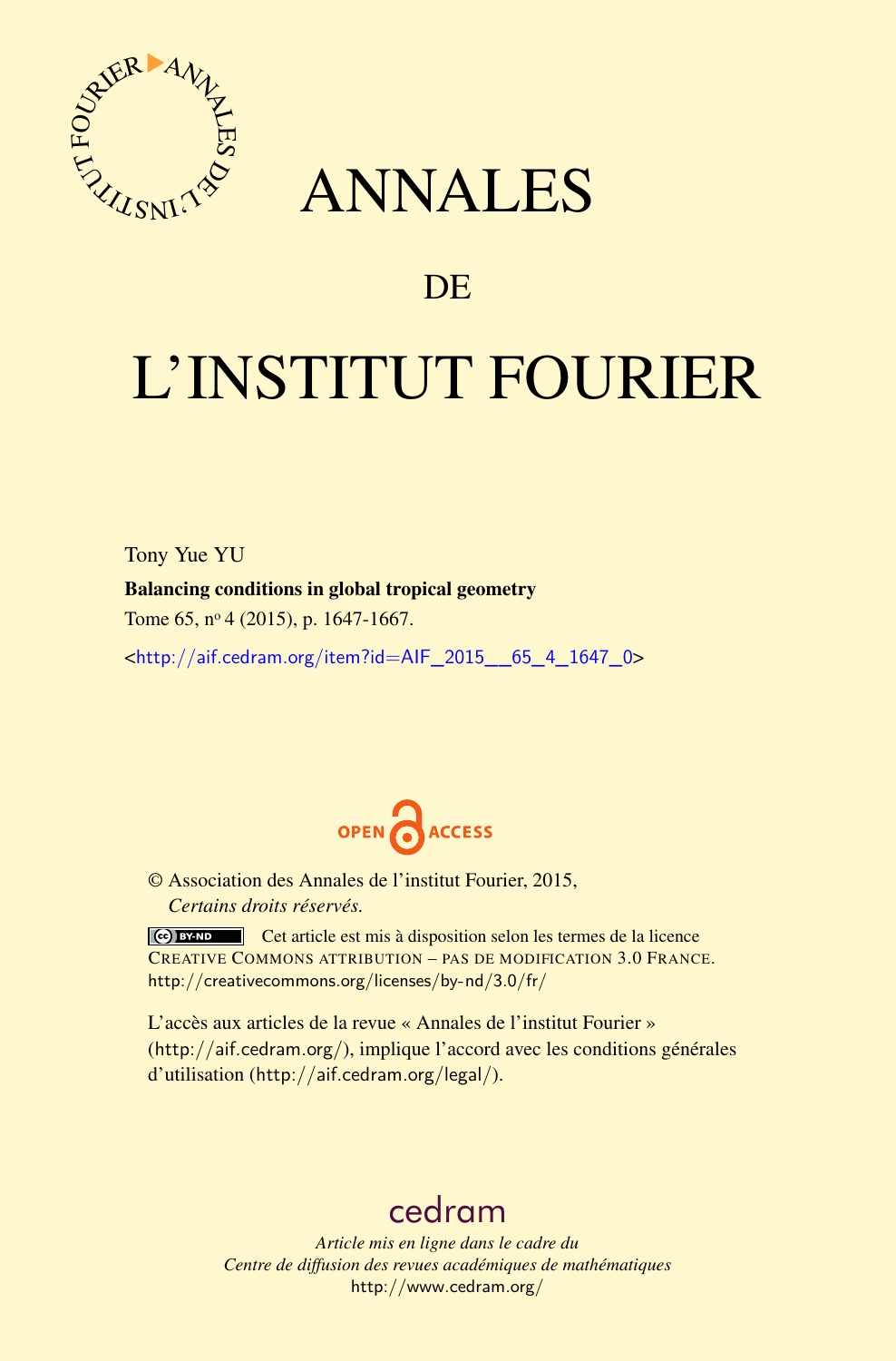#### <span id="page-1-0"></span>BALANCING CONDITIONS IN GLOBAL TROPICAL GEOMETRY

#### **by Tony Yue YU**

ABSTRACT. — We study tropical geometry in the global setting using Berkovich's deformation retraction. We state and prove the generalized balancing conditions in this setting. Starting with a strictly semi-stable formal scheme, we calculate certain sheaves of vanishing cycles using analytic étale cohomology, then we interpret the tropical weight vectors via these cycles. We obtain the balancing condition for tropical curves on the skeleton associated to the formal scheme in terms of the intersection theory on the special fiber. Our approach works over any complete discrete valuation field.

Résumé. — Nous étudions la géométrie tropicale dans le cadre global en utilisant la rétraction par déformation construite par V. Berkovich. Nous montrons les conditions d'équilibre généralisées dans ce cadre. À partir d'un schéma formel strictement semi-stable, nous calculons certains faisceaux de cycles évanescents par la cohomologie étale analytique, puis nous interprétons les vecteurs de poids tropical via ces cycles. Nous obtenons la condition d'équilibre pour les courbes tropicales sur le squelette associé au schéma formel en fonction de la théorie d'intersection sur la fibre spéciale. Notre approche fonctionne pour tout corps complet de valuation discrète.

#### **1. Introduction and statement of result**

Tropicalization is a procedure which relates algebraic geometry with tropical geometry. Usually, tropicalization is carried out in the setting of toric varieties [\[11,](#page-20-0) [2,](#page-20-0) [13\]](#page-20-0). Let us give a quick review in the case of curves.

By definition, a toric variety contains an open dense torus  $\mathbb{G}_{\mathrm{m}}^n$ . Assume that our torus  $\mathbb{G}_{\text{m}}^n$  is defined over a complete discrete valuation field *k*. Consider the coordinate-wise valuation map

$$
(1.1) \quad \mathbb{G}_{\mathbf{m}}^n(k) \simeq (k^\times)^n \to \mathbb{R}^n, \qquad (x_1, \ldots, x_n) \mapsto (\text{val}(x_1), \ldots, \text{val}(x_n)).
$$

Keywords: balancing condition, tropical curve, Berkovich space, vanishing cycle. Math. classification: 14T05, 14G22.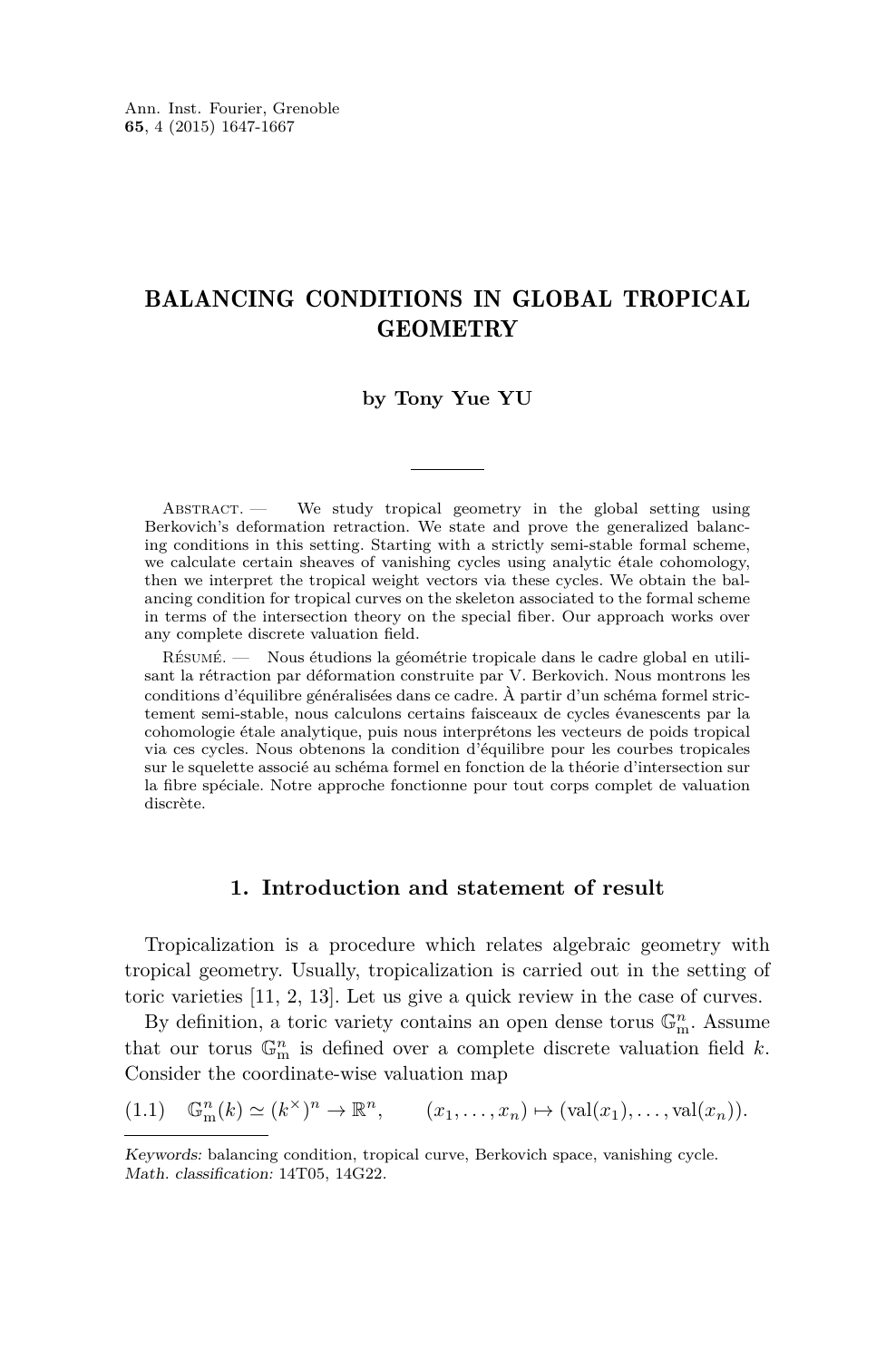This map can be extended to the Berkovich analytification  $(\mathbb{G}_{\mathrm{m}}^n)^{\mathrm{an}}$  and we obtain a continuous surjective map  $\tau_0: (\mathbb{G}_{m}^n)^{\text{an}} \to \mathbb{R}^n$ .

Now let *C* be an analytic curve embedded in  $(\mathbb{G}_{\text{m}}^n)^{\text{an}}$ . Traditionally, the tropicalization of *C* is by definition the image  $\tau_0(C) \subset \mathbb{R}^n$ , which we denote by  $C^t$ . The tropical curve  $C^t$  has the structure of a metrized graph satisfying the balancing condition. One idea of tropical geometry is to study curves in algebraic varieties in terms of such combinatorial gadgets.

Let us recall the classical balancing condition. To each edge  $e$  of  $C^t$  with a chosen orientation, one can associate an element  $\widetilde{w}_e \in \mathbb{Z}^n$ , parallel to the direction of a incide  $\mathbb{R}^n$ , colled the transiel weight vector of a Then the direction of *e* inside R *<sup>n</sup>*, called the tropical weight vector of *e*. Then the balancing condition states that for any vertex  $v \in C^{\dagger}$ , we have  $\sum_{e \ni v} \widetilde{w}_e = 0$ , where the sum is taken over all edges that contain  $v$  as an endpoint, and the orientation of each edge is chosen to be the one that points away from *v*. We refer to [\[17,](#page-20-0) [18,](#page-20-0) [20,](#page-20-0) [2\]](#page-20-0) for the proofs.

In order to go beyond the toric case above, we propose to replace the map  $\tau_0: (\mathbb{G}_{\mathrm{m}}^n)^{\mathrm{an}} \to \mathbb{R}^n$  by the deformation retraction of a non-archimedean analytic space onto its skeleton constructed by V. Berkovich [\[7\]](#page-20-0). Let  $\mathfrak X$ be a strictly semi-stable formal scheme over the ring of integers  $k^{\circ}$  (see Definition [2.2\)](#page-6-0). Its generic fiber  $\mathfrak{X}_n$  is a Berkovich space over *k* and its special fiber  $\mathfrak{X}_s$  is a scheme over the residue field  $\tilde{k}$ . Let  $S_{\mathfrak{X}}$  denote the dual intersection complex of  $\mathfrak{X}_s$ . Following [\[7\]](#page-20-0), one can construct an embedding  $S_{\mathfrak{X}} \subset \mathfrak{X}_\eta$ , and a continuous proper surjective retraction map  $\tau : \mathfrak{X}_\eta \to S_{\mathfrak{X}}$ . So  $S_x$  is called a skeleton of  $\mathfrak{X}_n$ . We consider the map  $\tau: \mathfrak{X}_n \to S_x$  to be the globalization of the map  $\tau_0: (\mathbb{G}_{m}^n)^{an} \to \mathbb{R}^n$  in [\(1.1\)](#page-1-0).

Now in parallel, let  $C$  be a compact quasi-smooth<sup>(1)</sup>  $k$ -analytic curve, and let  $f: C \to \mathfrak{X}_n$  be a *k*-analytic morphism. We call the image  $(\tau \circ f)(C) \subset S_{\mathfrak{X}}$ the associated tropical curve, and denote it again by  $C<sup>t</sup>$ . By working locally, one can show as in the toric case that  $C<sup>t</sup>$  is a graph piecewise linearly embedded in  $S_{\mathfrak{X}}$ . However, the balancing condition for the tropical curve  $C<sup>t</sup>$  is no longer clear in the global setting, because the vertices of  $C<sup>t</sup>$  may sit on the corners of  $S_{\mathfrak{X}}$ . So we ask the following question.

Question. Let  $v$  be a vertex of the tropical curve  $C^t$ . What are the constraints on the shape of  $C^t$  near the vertex  $v$ ?

ANNALES DE L'INSTITUT FOURIER

 $(1)$  The quasi-smoothness assumption on the curve *C* is not restrictive because we are considering morphisms from *C* to  $\mathfrak{X}_{\eta}$  rather than embedded curves, and one can always make desingularizations.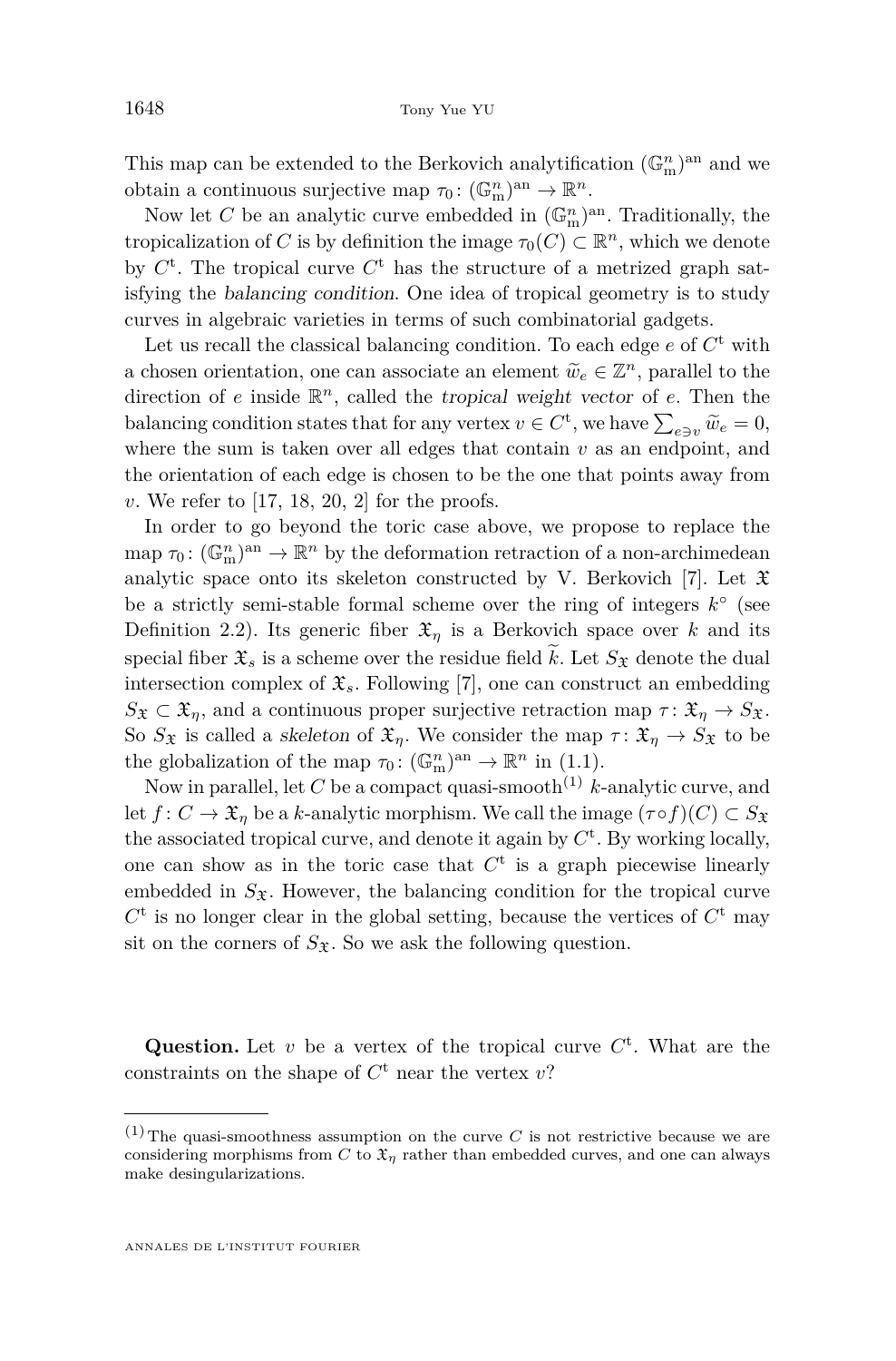<span id="page-3-0"></span>In this paper, we give a necessary condition in terms of the intersection theory on the special fiber.

Let  ${D_i}_{i \in I_X}$  denote the set of irreducible components of the special fiber  $\mathfrak{X}_s$ . We have a natural embedding  $S_{\mathfrak{X}} \subset \mathbb{R}^{I_{\mathfrak{X}}}$ . Assume that the vertex *v* sits in the relative interior of the face of  $S_x$  corresponding to a subset  $I_y \subset I_x$ . Let  $D_{I_n}$  denote the corresponding closed stratum of  $\mathfrak{X}_s$ , and let  $\overline{D}_{I_n}$  denote the base change to the algebraic closure of  $k$ .

As in the classical case, to each edge  $e$  of  $C<sup>t</sup>$  containing  $v$  as an endpoint, we can associate a weight vector  $\widetilde{w}_e \in \mathbb{Z}^{I_{\mathfrak{X}}}$  (see Section [5,](#page-11-0) compare [\[2,](#page-20-0) §6]).<br>We denote the sum of weight vectors around a by We denote the sum of weight vectors around *v* by

(1.2) 
$$
\sigma_v \coloneqq \sum_{e \ni v} \widetilde{w}_e \in \mathbb{Z}^{I_{\mathfrak{X}}}.
$$

Let  $L_i$  be the pullback of the line bundle  $\mathcal{O}(D_i)$  to  $D_{I_v}$ , for every  $i \in I_{\mathfrak{X}}$ . Let  $\alpha$  be the map

$$
\alpha\colon \operatorname{CH}_1\left(\overline{D}_{I_v}\right) \longrightarrow \mathbb{Z}^{I_{\mathfrak{X}}}\\L \longmapsto \big(L \cdot L_i, \ i \in I_{\mathfrak{X}}\big),
$$

that takes a one-dimensional cycle  $L$  in  $D_{I_v}$  to its intersection numbers with the divisors  $L_i$  for every  $i \in I_{\mathfrak{X}}$ .

Our generalized balancing condition is stated in the following theorem. The rest of the paper provides a proof of the theorem.

THEOREM 1.1. — Assume that the closed stratum  $D_{I_v}$  is projective, and that the vertex *v* does not lie in the image of the boundary  $(\tau \circ f)(\partial C)$ . Then the sum  $\sigma_v$  of weight vectors lies in the image of the map

$$
\alpha_{\mathbb{Q}} \coloneqq \alpha \otimes \mathbb{Q} \colon \operatorname{CH}_1(D_{I_v})_{\mathbb{Q}} \longrightarrow \mathbb{Q}^{I_{\mathfrak{X}}}.
$$

Example 1.2.  $\qquad$  Assume that  $\mathfrak X$  is *n*-dimensional and that the vertex *v* sits in the interior of an *n*-dimensional face of  $S_{\mathfrak{X}}$ . Then  $D_{I_v}$  is a point and the map  $\alpha$  is zero. Our balancing condition in this case simply states that the sum  $\sigma_v$  of weight vectors must be zero. So we recover the classical balancing condition in our generalized setting.

Example  $1.3.$  — Let us work out a concrete example for a degeneration of K3 surfaces. Let  $k = \mathbb{C}(\!(t)\!)$  be the field of formal Laurent series. Let  $\mathfrak{X}^0 \subset \mathbf{P}^3_{\mathbb{C}[\![t]\!]}$  be the formal scheme given by the equation

$$
x_0x_1x_2x_3 + tP_4(x_0, x_1, x_2, x_3) = 0,
$$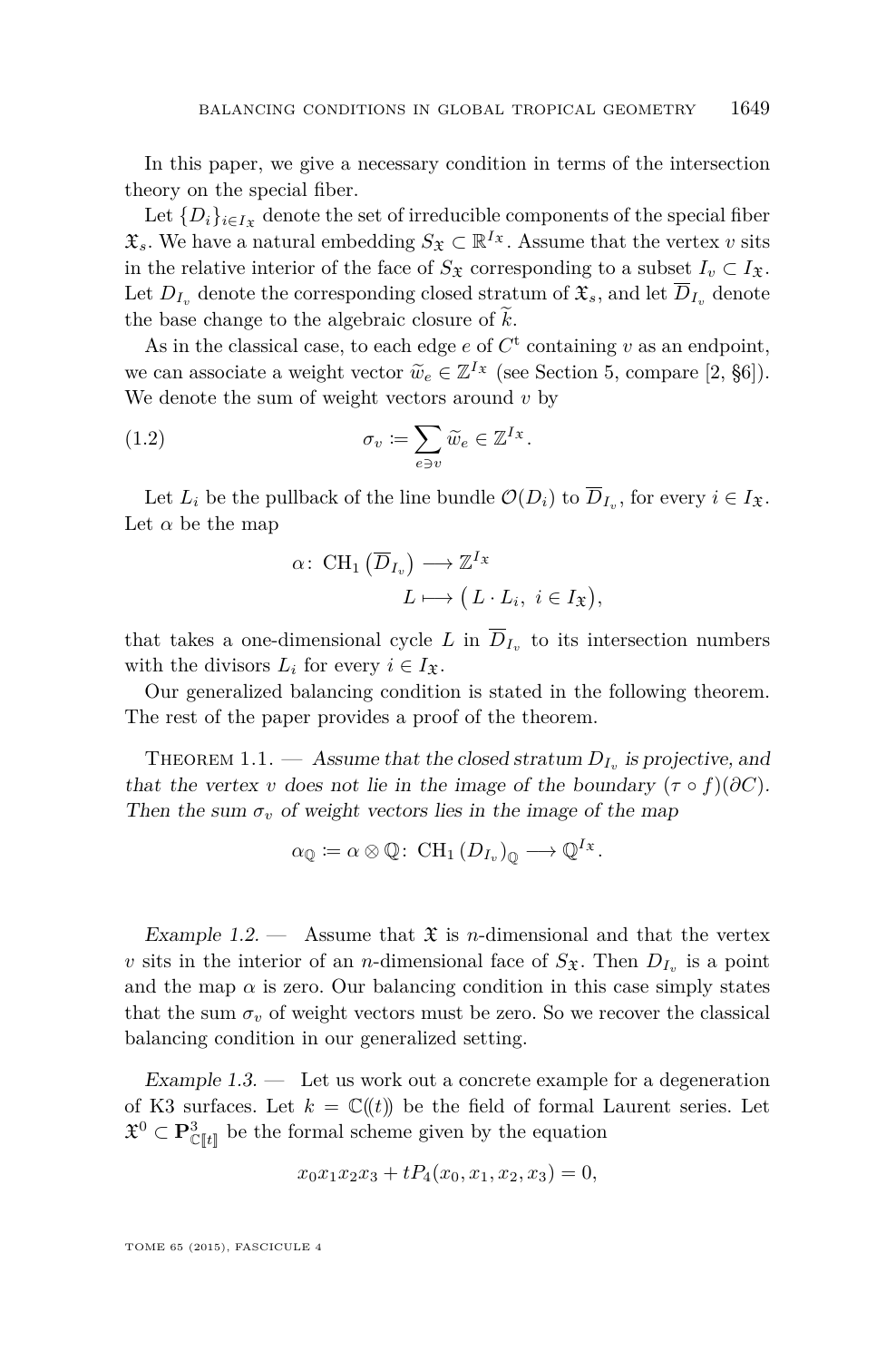where  $P_4$  is a generic homogeneous polynomial of degree four. We think of  $\mathfrak{X}^0$  as a formal family of complex K3 surfaces. The special fiber  $\mathfrak{X}^0_s$ consists of the four coordinate hyperplanes in  $\mathbf{P}_{\mathbb{C}}^3$ , which we denote by  $D_0, D_1, D_2, D_3$  respectively. The formal scheme  $\mathfrak{X}^0$  is not strictly semistable. We make a small resolution (cf. [\[1\]](#page-20-0)) at each of the 24 conical singularities  $p_{\alpha}$ , given by the equations

$$
P_4(x_0, x_1, x_2, x_3) = 0
$$
,  $x_i = x_j = 0$ , for  $0 \le i < j \le 3$ .

More precisely, we blow up the divisors  $D_0, D_1, D_2, D_3$  subsequently, and denote by  $\mathfrak X$  the formal scheme after the blow-ups. Other choices of small resolutions are also possible. We make this particular choice for the simplicity of exposition.

Now the formal scheme  $\mathfrak X$  is strictly semi-stable. Its special fiber  $\mathfrak X_s$  has four irreducible components, which are strict transforms of the divisors  $D_0, D_1, D_2, D_3$ . We denote them by  $D_0, D_1, D_2, D_3$  respectively. We have

$$
\widetilde{D}_0 \simeq \mathbf{P}_{\mathbb{C}}^2,
$$
\n
$$
\widetilde{D}_1 \simeq \mathrm{Bl}_{\{4 \text{ points}\}} \mathbf{P}_{\mathbb{C}}^2,
$$
\n
$$
\widetilde{D}_2 \simeq \mathrm{Bl}_{\{8 \text{ points}\}} \mathbf{P}_{\mathbb{C}}^2,
$$
\n
$$
\widetilde{D}_3 \simeq \mathrm{Bl}_{\{12 \text{ points}\}} \mathbf{P}_{\mathbb{C}}^2.
$$

where the symbol Bl means blow-up. The dual intersection complex  $S_x \subset$  $\mathbb{R}^4$  is a hollow tetrahedron, which is homeomorphic to the sphere  $S^2$ . Let *v* be a point in  $S_{\mathfrak{X}}$ . Let us describe explicitly our balancing condition at *v*. According to Theorem [1.1,](#page-3-0) it suffices to calculate the map  $\alpha$ : CH<sub>1</sub>  $(D_{I_v}) \longrightarrow \mathbb{Z}^4$ . We distinguish three cases.

First, the point *v* sits in the relative interior of a 2-dimensional face of  $S_{\mathfrak{X}}$ . Then we are in the situation of Example [1.2.](#page-3-0) So the map  $\alpha$  is zero in this case.

Second, the point *v* sits on a vertex of  $S_{\mathfrak{X}}$ . Suppose for example *v* corresponds to the divisor  $\widetilde{D}_0$ . We have  $\text{CH}_1(\widetilde{D}_0) \simeq \text{CH}_1(\mathbf{P}_{\mathbb{C}}^2) \simeq \mathbb{Z}$ . The map  $\alpha$ : CH<sub>1</sub>( $\widetilde{D}_0$ )  $\rightarrow \mathbb{Z}^4$  sends 1 to (-3*,* 1*,* 1*,* 1*)*. We omit the cases where *v* corresponds to other divisors.

Third, the point  $v$  sits in the relative interior of a 1-dimensional face of  $S_{\mathfrak{X}}$ . Suppose for example the corresponding closed stratum  $D_{I_v}$  is the intersection  $D_0 \cap D_1$ , which we denote by  $D_{01}$ . It is isomorphic to the projective line  $\mathbf{P}_{\mathbb{C}}^1$ , so  $\operatorname{CH}_1(\widetilde{D}_{01}) \simeq \mathbb{Z}$ . Let  $E_1, E_2, E_3, E_4$  denote the four exceptional curves in  $\tilde{D}_1$ . Let  $\pi_1: \tilde{D}_1 \to \mathbf{P}_{\mathbb{C}}^2$  denote the blow-up. Then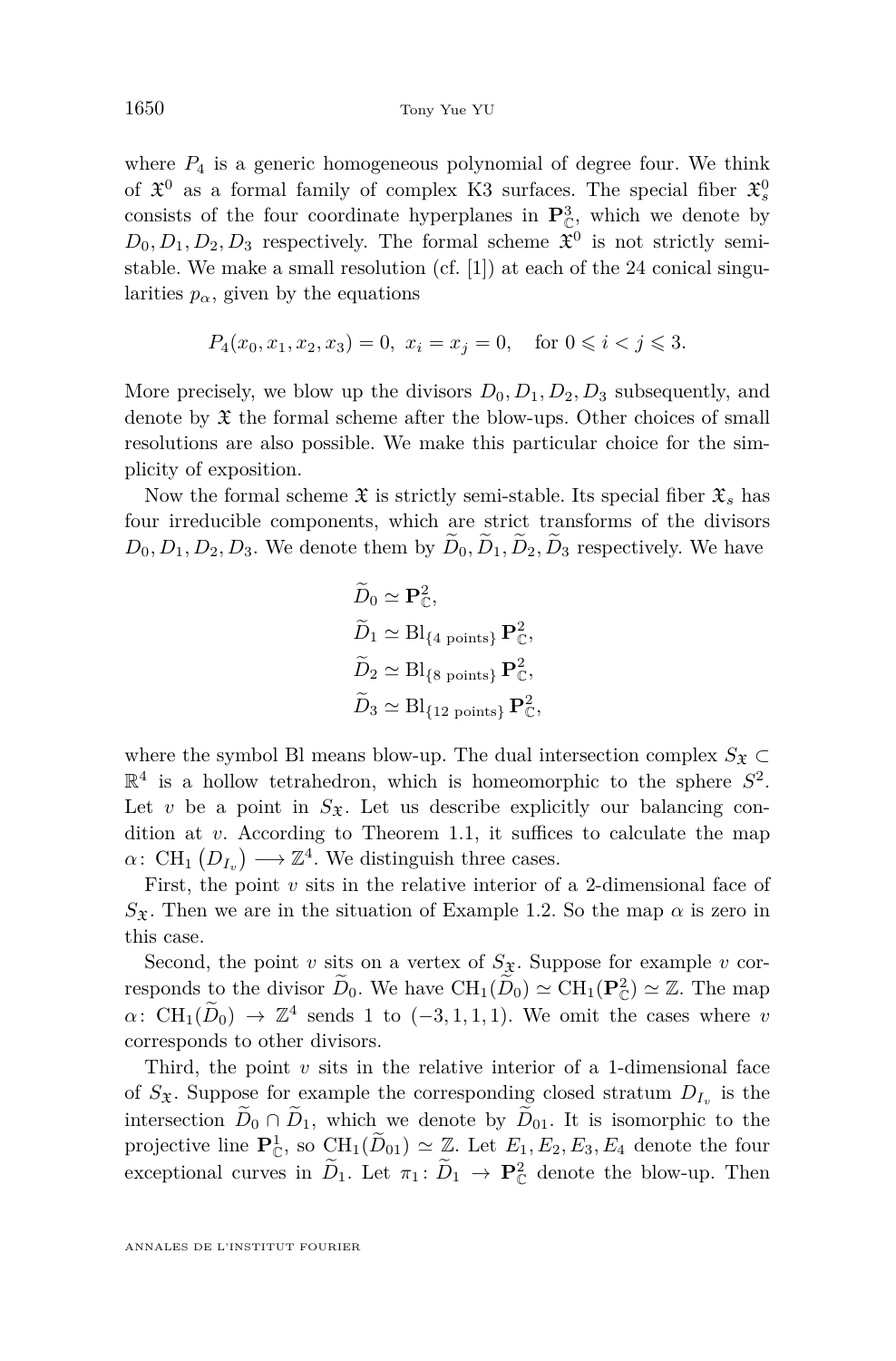$$
(\pi_1^* \mathcal{O}(1), [E_1], [E_2], [E_3], [E_4]) \text{ form a basis of } CH_1(\widetilde{D}_1). \text{ From the relations}
$$

$$
\left( [\widetilde{D}_0] + [\widetilde{D}_1] + [\widetilde{D}_2] + [\widetilde{D}_3] \right)_{\big|\big[\widetilde{D}_0\big]} = 0 \in \text{CH}_1(\widetilde{D}_0),
$$

$$
\left( [\widetilde{D}_0] + [\widetilde{D}_1] + [\widetilde{D}_2] + [\widetilde{D}_3] \right)_{\big|\big[\widetilde{D}_1\big]} = 0 \in \text{CH}_1(\widetilde{D}_1),
$$

we have

$$
\begin{aligned}\n\left[\widetilde{D}_0\right]_{\left|\left[\widetilde{D}_0\right]\right|} &= -3 \in \text{CH}_1\left(\widetilde{D}_0\right), \\
\left[\widetilde{D}_1\right]_{\left|\left[\widetilde{D}_1\right]\right|} &= (-3, 1, 1, 1, 1) \in \text{CH}_1\left(\widetilde{D}_1\right).\n\end{aligned}
$$

Therefore,

$$
\begin{aligned}\n\left[\widetilde{D}_0\right]_{\left|\left[\widetilde{D}_{01}\right]\right|} &= -3 \in \text{CH}_1\left(\widetilde{D}_{01}\right), \\
\left[\widetilde{D}_1\right]_{\left|\left[\widetilde{D}_{01}\right]\right|} &= -3 + 1 + 1 + 1 + 1 = 1 \in \text{CH}_1\left(\widetilde{D}_{01}\right).\n\end{aligned}
$$

It is obvious that

$$
\big[\widetilde{D}_2\big] \big| \big[\widetilde{D}_{01}\big] = \big[\widetilde{D}_3\big] \big| \big[\widetilde{D}_{01}\big] = 1 \in \mathrm{CH}_1\left(\widetilde{D}_{01}\right).
$$

So we conclude that the map  $\alpha$ : CH<sub>1</sub>  $(\widetilde{D}_{01}) \rightarrow \mathbb{Z}^4$  sends 1 to  $(-3, 1, 1, 1)$ .

**Plan.** Basic definitions are given in Section [2.](#page-6-0) In Section [3,](#page-7-0) we study the geometry of strictly semi-stable formal schemes in terms of vanishing cycles. In Section [5,](#page-11-0) we define tropical weight vectors. We prove that they are homological in nature. Indeed, they are only related to the "vanishing part" of the first degree cohomology of the generic fiber (Proposition [5.10\)](#page-16-0). In Section [4,](#page-9-0) we establish an important technical step which allows us to localize our calculation of vanishing cycles to a smaller domain inside the skeleton. In Section [6,](#page-17-0) we prove a weaker form of our balancing conditions in terms of étale cohomology. The key ingredient is the long exact sequence relating nearby cycles with vanishing cycles. In Section [7,](#page-19-0) we explain how to use standard arguments in algebraic geometry to obtain the stronger balancing condition (Theorem [1.1\)](#page-3-0) which is stated in terms of algebraic cycles.

**Acknowledgement.** I am very grateful to Maxim Kontsevich for inspiring discussions, from which this article originates. Discussions with Antoine Ducros, Pierrick Bousseau, Jean-François Dat, Ilia Itenberg, Sean Keel, Bernhard Keller, Bruno Klingler and Grigory Mikhalkin are equally very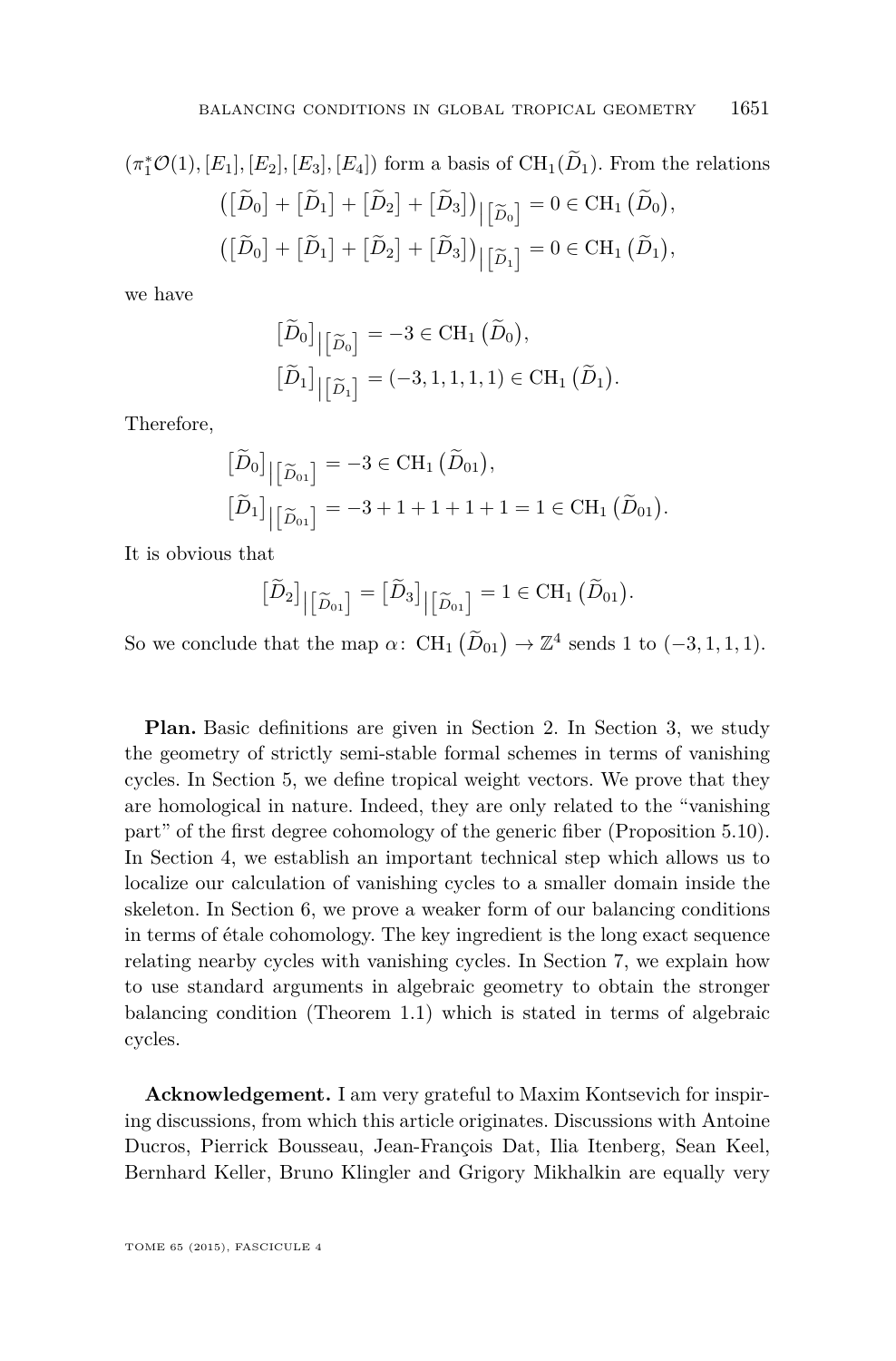<span id="page-6-0"></span>essential and useful. I would also like to thank the referees for valuable comments.

#### **2. Strictly semi-stable formal schemes and skeleta**

In this article, *k* always denotes a complete discrete valuation field. Let  $k^{\circ}$  be the ring of integers of *k*,  $k^{\circ\circ}$  the maximal ideal of  $k^{\circ}$ , and *k* the residue field. The symbol  $\ell$  always denotes a prime number invertible in the residue field  $k$ .

For  $n \geq 1, 0 \leq d \leq n$  and  $a \in k^{\infty} \setminus 0$ , put

(2.1) 
$$
\mathfrak{S}(n, d, a) = \text{Spf}\left(k^{\circ}\{T_0, \ldots, T_d, S_{d+1}^{\pm}, \ldots, S_n^{\pm}\}/(T_0 \cdots T_d - a)\right).
$$

DEFINITION 2.1. — A formal scheme  $\mathfrak X$  over  $k^{\circ}$  is said to be finitely presented if it is a finite union of open affine subschemes of the form

$$
Spf(ko{T0,...,Tn}/(f1,...,fm)).
$$

DEFINITION 2.2. — Let  $\mathfrak X$  be a formal scheme finitely presented over  $k^{\circ}$ .  $\mathfrak X$  is said to be strictly semi-stable if every point *x* of  $\mathfrak X$  has an open affine neighbourhood  $\mathfrak U$  such that the structural morphism  $\mathfrak U \to \operatorname{Spf} k^{\circ}$  factorizes through an étale morphism  $\phi: \mathfrak{U} \to \mathfrak{S}(n, d, a)$  for some  $0 \leq d \leq n$  and  $a \in k^{\circ \circ} \setminus 0$ .

Recall that for a formal scheme  $\mathfrak X$  finitely presented over  $k^{\circ}$ , its special fiber  $\mathfrak{X}_s$  is a scheme of finite type over  $\hat{k}$ , and its generic fiber  $\mathfrak{X}_\eta$  is a compact strictly *k*-analytic space (cf. [\[3,](#page-20-0) [4,](#page-20-0) [5\]](#page-20-0)). When  $\mathfrak{X}$  is polystable in the sense of  $[7]$ , one can construct a polysimplicial set  $\mathbf{C}(\mathfrak{X}_s)$ . Its topological realization is denoted by  $S_{\mathfrak{X}}$ . In [\[7\]](#page-20-0), Berkovich constructed an embedding  $S_{\mathfrak{X}} \subset \mathfrak{X}_{\eta}$  and a strong deformation retraction from  $\mathfrak{X}_{\eta}$  to  $S_{\mathfrak{X}}$ . So  $S_{\mathfrak{X}}$  is called the skeleton of  $\mathfrak{X}_\eta$  with respect to  $\mathfrak{X}$ . In our simplified situation, i.e. when  $\mathfrak X$  is strictly semi-stable, the skeleton  $S_{\mathfrak X}$  has a simple description as the dual intersection complex of the special fiber  $\mathfrak{X}_s$ .

Let  $\{ D_i \mid i \in I_{\mathfrak{X}} = \{0, \ldots, N\} \}$  be the set of irreducible components of the special fiber  $\mathfrak{X}_s$ . For any non-empty subset  $I \subset I_{\mathfrak{X}}$ , let  $D_I = \bigcap_{i \in I} D_i$ and

(2.2) 
$$
J_I = \{ j \mid D_{I \cup \{j\}} \neq \emptyset \}.
$$

We further assume that the strata  $D_I$  are all irreducible. The general constructions in [\[7\]](#page-20-0) imply the following two lemmas.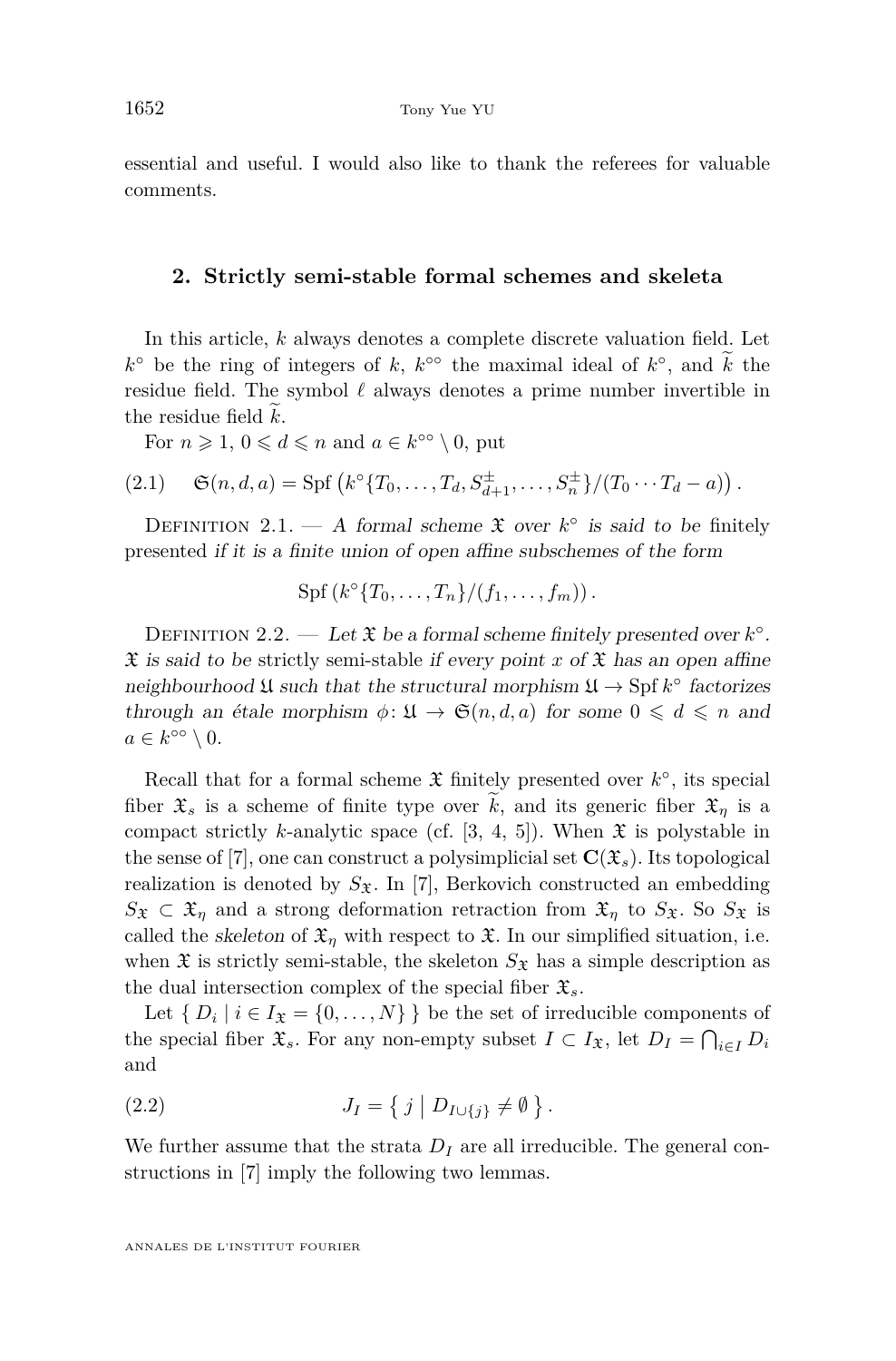<span id="page-7-0"></span>LEMMA 2.3. — The skeleton  $S_{\mathfrak{X}}$  is the finite simplicial sub-complex of the simplex  $\Delta^{I_{\mathfrak{X}}}$  such that for any  $I \subset I_{\mathfrak{X}}$ ,  $\Delta^{I}$  is a face of  $S_{\mathfrak{X}}$  if and only if  $D_I \neq \emptyset$ .

A face  $\Delta^I \subset S_{\mathfrak{X}}$  for  $I \subset I_{\mathfrak{X}}$  is called maximal if it does not belong to another face of higher dimension. Let  $\Delta^I$  be a maximal face of  $S_{\mathfrak{X}}$  of dimension *d*. By Definition [2.2,](#page-6-0) there exists an affine open subscheme  $\mathfrak U$ in  $\mathfrak X$  such that the structural morphism  $\mathfrak U \to \operatorname{Spf} k^{\circ}$  factorizes through an *étale morphism*  $φ: Ω → Θ(n, d, a)$  for some  $n ∈ ℕ$ ,  $a ∈ k<sup>∞</sup> \setminus 0$ , and that  $D_I \cap \mathfrak{U}_s$  is given by the equations  $T_0 = \cdots = T_d = 0$ . We denote this element  $a \in k^{\infty} \setminus 0$  by  $a_I$ .

Let

$$
S_I = \left\{ \left. \sum_{i \in I} r_i \langle D_i \rangle \; \right| \; r_i \in \mathbb{R}_{\geqslant 0}, \sum_{i \in I} r_i = \text{val}(a_I) \right\} \subset \mathbb{R}^{I_{\mathfrak{X}}},
$$

where  $(\langle D_i \rangle)_{i \in I_{\mathfrak{X}}}$  is regarded as the standard basis of  $\mathbb{R}^{I_{\mathfrak{X}}}$ .

LEMMA 2.4. — The skeleton  $S_x$  can be identified with the union of the simplexes  $S_I$  over all maximal faces  $I \subset I_{\mathfrak{X}}$ . Thus we obtain an embedding of  $S_{\mathfrak{X}}$  into  $\mathbb{R}^{I_{\mathfrak{X}}}.$ 

We refer to [\[21,](#page-20-0) [8,](#page-20-0) [15,](#page-20-0) [14\]](#page-20-0) for related constructions.

#### **3. Calculation of vanishing cycles**

For any space *X*, we denote by  $X_{\text{\'et}}^{\sim}$  the category of étale sheaves on *X* whenever it makes sense. Let  $\Lambda = \mathbb{Z}/\ell^{\nu}\mathbb{Z}$  for any positive integer *ν*. We denote by  $\Lambda_X$  the constant sheaf on *X* associated to *Λ*. Let  $k^s$  be a separable closure of *k*,  $k^s$  its completion, and  $k^s$  its residue field. For any scheme *X* defined over Spec *k*, we denote  $\overline{X} = X \times k^s$ . For any *k*-analytic space *X*, we denote  $\overline{X} = X \times k^s$ .

Let  $\mathfrak X$  be a strictly semi-stable formal scheme over  $k^{\circ}$ . Let  $\mathfrak X_{\overline s}$  (resp.  $\mathfrak X_{\overline\eta}$ ) denote the special (resp. generic) fiber of the formal scheme  $\overline{\mathfrak{X}} := \mathfrak{X} \widehat{\otimes}_{k^{\circ}} (\hat{k}^s)^{\circ}$ over  $(k^s)$ <sup>°</sup>. In [\[5\]](#page-20-0), Berkovich constructed two functors  $\Theta \colon \mathfrak{X}_{\eta_{\text{\'et}}} \to \mathfrak{X}_{s_{\text{\'et}}}$  and  $\Psi_{\eta} \colon \mathfrak{X}_{\eta_{\text{\'et}}} \to \mathfrak{X}_{\eta_{\text{\'et}}}$ . We call them the specialization functor and the nearby cycles functor(2) respectively. We denote by *R*Θ and *R*Ψ the corresponding derived functors. Our aim in this section is to compute the sheaf of nearby cycles  $R\Psi \Lambda_{\mathfrak{X}_\eta}$  and the sheaf of vanishing cycles  $R\Phi \Lambda_{\mathfrak{X}_\eta}$  defined as usual as a cone ([\[12\]](#page-20-0) XIII 2.1).

 $^{(2)}$  Our terminology differs from [\[5\]](#page-20-0), where  $\Psi$  is called the vanishing cycles functor.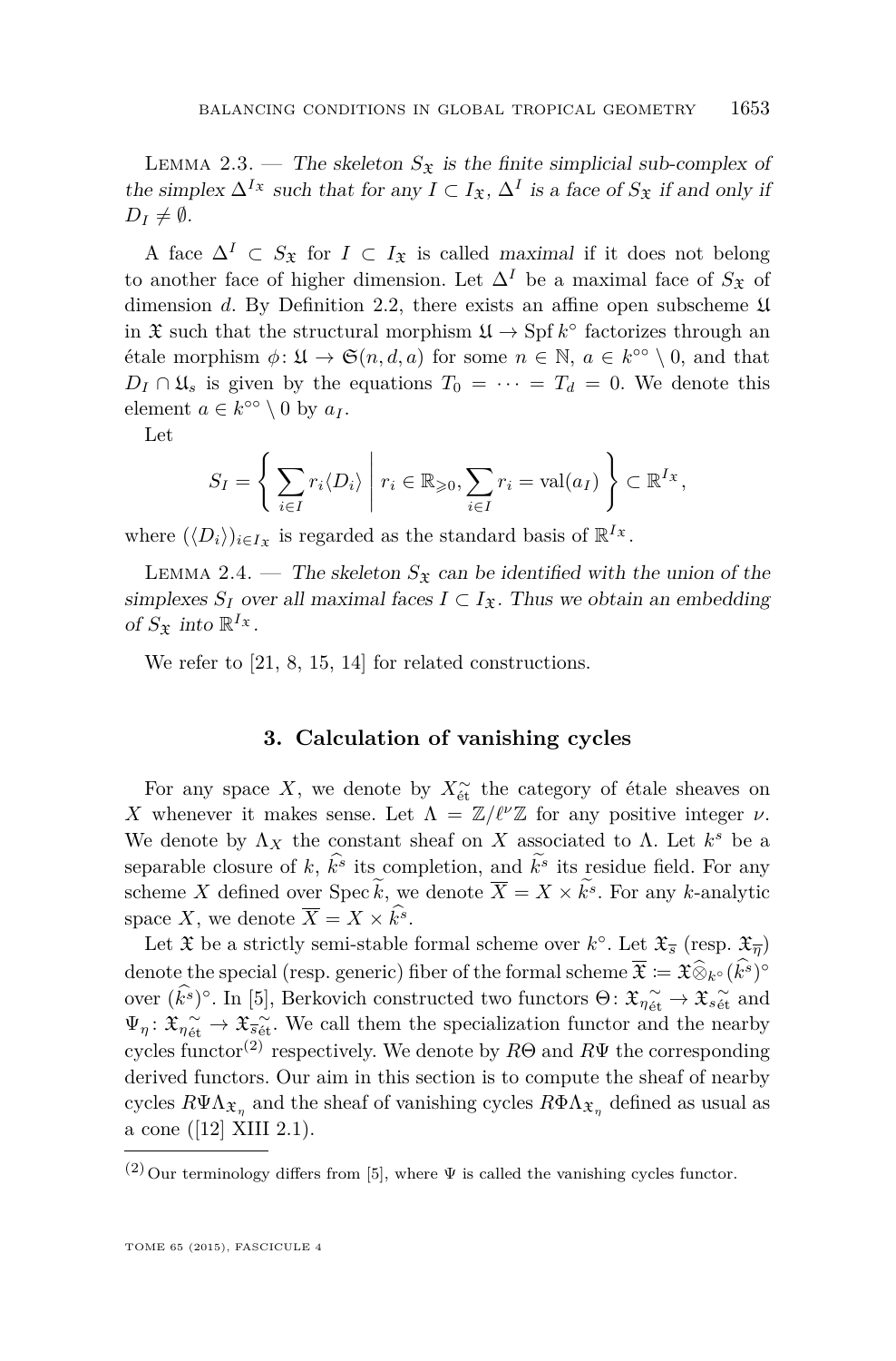<span id="page-8-0"></span>The question being local, we only have to study the affine charts  $\phi \colon \mathfrak{U} \to$  $\mathfrak{S}(n, d, a)$  as in Definition [2.2.](#page-6-0) The formal scheme  $\mathfrak{S}(n, d, a)$  is the completion of the scheme

$$
\operatorname{Spec} \left( k^{\circ}[T_0,\ldots,T_d,S_{d+1}^{\pm},\ldots,S_n^{\pm}]/(T_0\cdots T_d-a) \right)
$$

along its special fiber. Therefore, by [\[5\]](#page-20-0) Corollary 4.5(i) and Corollary 5.3, the calculation is reduced to the case of ordinary schemes.

PROPOSITION 3.1 ([\[19\]](#page-20-0)). — We have  $R^0\Psi\Lambda_{\mathfrak{X}_\eta} \simeq \Lambda_{\mathfrak{X}_{\overline{s}}}$ , an exact sequence

$$
0 \to \Lambda_{\mathfrak{X}_{\overline{s}}} \xrightarrow{diag} \bigoplus_{i \in I_{\mathfrak{X}}} \Lambda_{\overline{D}_i} \longrightarrow R^1 \Psi \Lambda_{\mathfrak{X}_{\eta}}(1) \to 0,
$$

and isomorphisms

$$
\wedge^q R^1 \Psi \Lambda_{\mathfrak{X}_\eta} \simeq R^q \Psi \Lambda_{\mathfrak{X}_\eta}, \quad \text{ for } q \geqslant 1.
$$

The sheaf of vanishing cycles  $R\Phi\Lambda_{\mathfrak{X}_\eta}$  is related to the sheaf of nearby cycles  $R\Psi \Lambda_{\mathfrak{X}_\eta}$  through an exact triangle

(3.1) 
$$
\Lambda_{\mathfrak{X}_{\overline{s}}} \longrightarrow R\Psi \Lambda_{\mathfrak{X}_{\eta}} \longrightarrow R\Phi \Lambda_{\mathfrak{X}_{\eta}} \stackrel{+1}{\longrightarrow}.
$$

Let  $\Delta^I, I \subset I_{\mathfrak{X}}$  be a face of  $S_{\mathfrak{X}}$  and let  $j: \overline{D}_I \hookrightarrow \mathfrak{X}_{\overline{s}}$  denote the closed immersion. We assume that  $\overline{D}_I$  is a projective variety. Applying  $j^*$  to (3.1), we obtain an exact triangle

(3.2) 
$$
j^*\Lambda_{\mathfrak{X}_{\overline{s}}} \longrightarrow j^*R\Psi\Lambda_{\mathfrak{X}_{\eta}} \longrightarrow j^*R\Phi\Lambda_{\mathfrak{X}_{\eta}} \stackrel{+1}{\longrightarrow}.
$$

Taking global sections *R*Γ, we obtain a long exact sequence (3.3)

$$
\cdots \to R^1 \Gamma(j^* R \Psi \Lambda_{\mathfrak{X}_{\eta}}) \xrightarrow{\beta^*} R^1 \Gamma(j^* R \Phi \Lambda_{\mathfrak{X}_{\eta}}) \xrightarrow{\alpha^*} R^2 \Gamma(j^* \Lambda_{\mathfrak{X}_{\overline{s}}}) \to \cdots,
$$

where we denote the two arrows above by  $\beta^*$  and  $\alpha^*$  respectively.

COROLLARY  $3.2.$  — We have an isomorphism

$$
R^{1}\Gamma\left(j^{*}R\Phi\Lambda_{\mathfrak{X}_{\eta}}\right) \simeq \text{Coker}\left(\Lambda \xrightarrow{\Delta} \Lambda^{J}\right)(-1),
$$

where  $\Delta$  denotes the diagonal map that sends an element  $\lambda \in \Lambda$  to  $(\lambda, \ldots, \lambda) \in \Lambda^J$ . Moreover, the map

$$
\alpha^* \colon \operatorname{Coker} \left( \Lambda \xrightarrow{\Delta} \Lambda^J \right) (-1) \longrightarrow R^2 \Gamma \left( j^* \Lambda_{\mathfrak{X}_{\overline{s}}} \right) \simeq H^2_{\text{\'et}}(\overline{D}_I, \Lambda)
$$

is induced by the cycle class map in étale cohomology.

Proof. — The first statement is an immediate corollary of Proposition 3.1. Let us explain the second statement. Again by comparison theorems between analytic and algebraic vanishing cycles, it suffices to work in the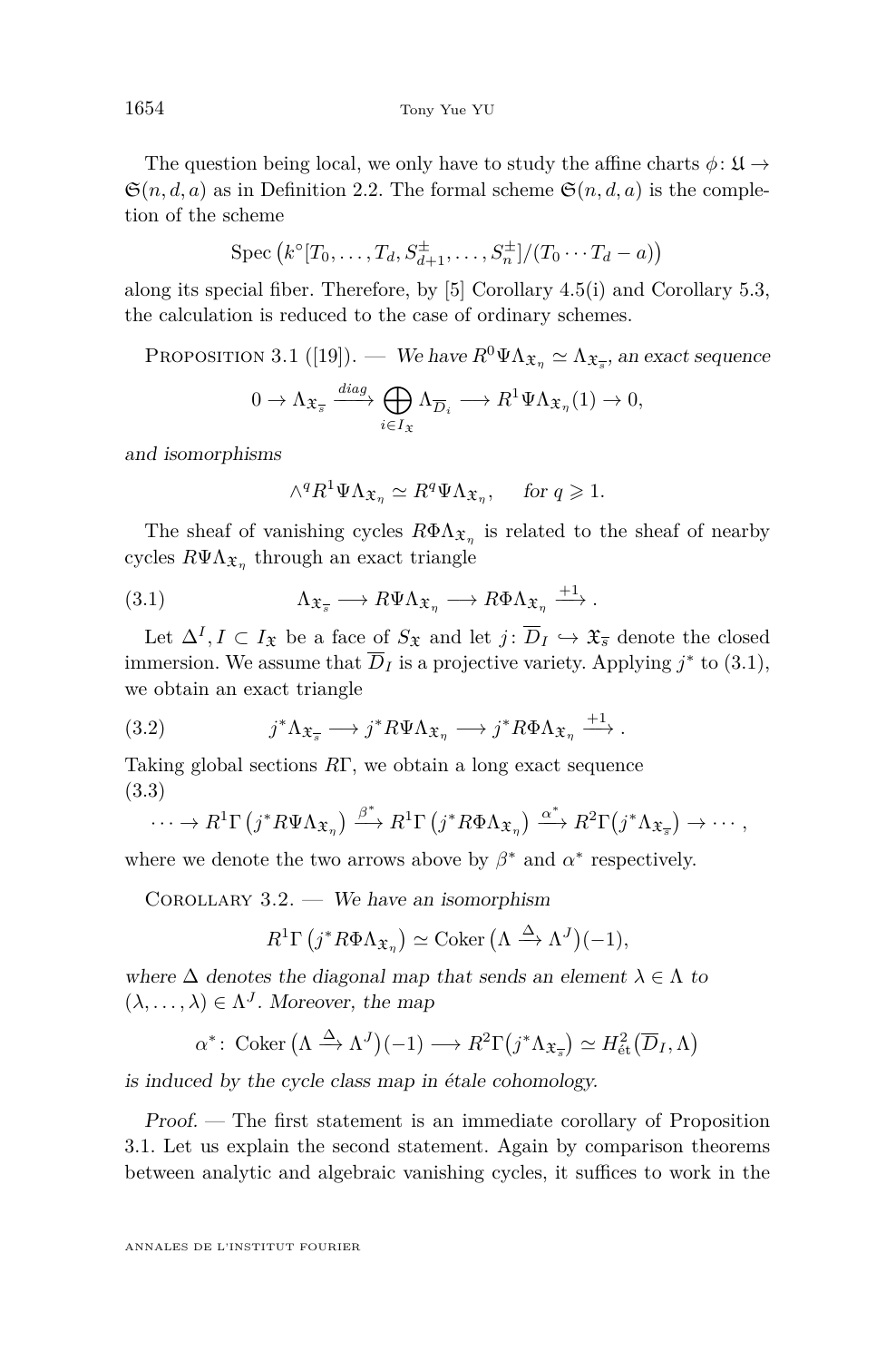<span id="page-9-0"></span>setting of ordinary schemes. In this proof, let us temporarily assume that  $\mathfrak X$  is a scheme over  $\operatorname{Spec} k^{\circ}$  instead of a formal scheme. Let

$$
i_s \colon \mathfrak{X}_s \to \mathfrak{X}, \quad i_\eta \colon \mathfrak{X}_\eta \to \mathfrak{X}
$$

denote the inclusions, and let

$$
i_{\overline{s}}
$$
:  $\mathfrak{X}_{\overline{s}} \to \mathfrak{X}$ ,  $i_{\overline{\eta}}$ :  $\mathfrak{X}_{\overline{\eta}} \to \mathfrak{X}$ ,  $j_{\overline{D}}$ :  $\overline{D}_{I_v} \to \mathfrak{X}$ 

denote the natural morphisms. We have an exact triangle

(3.4) 
$$
i_{s}i_{s}^{\dagger}\Lambda_{\mathfrak{X}} \longrightarrow \Lambda_{\mathfrak{X}} \longrightarrow i_{\eta*}i_{\eta}^{*}\Lambda_{\mathfrak{X}} \stackrel{+1}{\longrightarrow}.
$$

By purity, we have an isomorphism

$$
R^1 i_{\eta *} i_{\eta}^* \Lambda_{\mathfrak{X}} \simeq \bigoplus_{i \in I_{\mathfrak{X}}} \Lambda_{D_i}(-1)
$$

given by the cohomology classes of the divisors  $D_i$  for  $i \in I_{\mathfrak{X}}$ . Applying  $j_{\overline{I}}^*$ *D* to (3.4) and shifting by 1, we obtain an exact triangle

$$
j_{\overline{D}}^*\Lambda_{\mathfrak{X}} \longrightarrow j_{\overline{D}}^*i_{\eta *}i_{\eta}^*\Lambda_{\mathfrak{X}} \longrightarrow j_{\overline{D}}^*i_{s!}i_{s}^!\Lambda_{\mathfrak{X}}[1] \stackrel{+1}{\longrightarrow}.
$$

We have a morphism from the exact triangle above to the exact triangle [\(3.2\)](#page-8-0)

$$
\begin{array}{ccc}\nj_{\overline{D}}^{*}\Lambda_{\mathfrak{X}}\longrightarrow j_{\overline{D}}^{*}i_{\eta*}i_{\eta}^{*}\Lambda_{\mathfrak{X}}\longrightarrow j_{\overline{D}}^{*}i_{s}i_{s}^{!}\Lambda_{\mathfrak{X}}[1]\longrightarrow j_{\overline{D}}^{*}\Lambda_{\mathfrak{X}}\\
\downarrow f_{1} & \downarrow f_{2} & \downarrow f_{3} & \downarrow f_{4}\\
j^{*}\Lambda_{\mathfrak{X}_{\overline{s}}}\longrightarrow j^{*}R\Psi\Lambda_{\mathfrak{X}_{\eta}}\longrightarrow j^{*}R\Phi\Lambda_{\mathfrak{X}_{\eta}}\longrightarrow j^{*}\Lambda_{\mathfrak{X}_{\overline{s}}}[1],\n\end{array}
$$

where the maps  $f_1$ ,  $f_4$  are identities, the map  $f_2$  is obtained from adjunction

$$
i_{\eta*}i_{\eta}^*\Lambda_{\mathfrak{X}}\longrightarrow i_{\overline{\eta}*}i_{\overline{\eta}}^*\Lambda_{\mathfrak{X}},
$$

and the map *f*<sup>3</sup> follows from the properties of triangulated categories. Now the second statement in the corollary follows from the commutativity

$$
f_4\circ b=b'\circ f_3
$$

and the definition of the cycle class map in étale cohomology.  $\Box$ 

**4. Deformation of analytic tubes**

The retraction map  $\tau: \mathfrak{X}_\eta \to S_{\mathfrak{X}}$  constructed by Berkovich [\[7\]](#page-20-0) is easy to describe for the standard formal scheme  $\mathfrak{B} \coloneqq \mathfrak{S}(n, d, a)$  defined as in [\(2.1\)](#page-6-0). By Lemma [2.4,](#page-7-0) we have

$$
S_{\mathfrak{B}} = \left\{ (r_0, \ldots, r_d) \in \mathbb{R}_{\geqslant 0}^{d+1} \middle| \sum_{i=0}^d r_i = \text{val } a \right\} \subset \mathbb{R}^{d+1}.
$$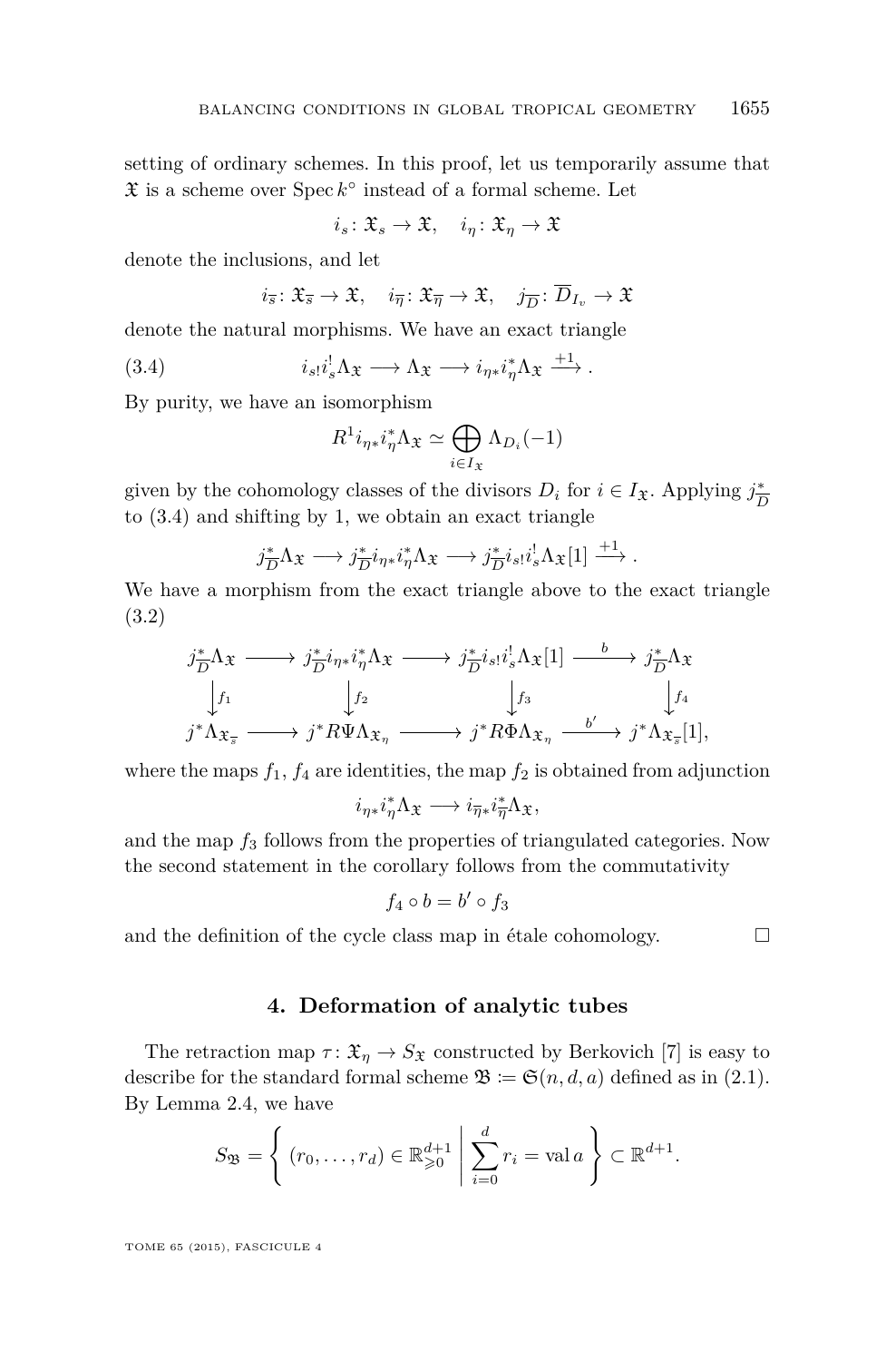<span id="page-10-0"></span>LEMMA 4.1. — The retraction map  $\tau_{\mathfrak{B}} : \mathfrak{B}_\eta \to S_{\mathfrak{B}}$  takes  $x \in \mathfrak{B}_\eta$  to the point

$$
(\text{val } T_0(x), \ldots, \text{val } T_d(x)) \in S_{\mathfrak{B}} \subset \mathbb{R}^{d+1}
$$

*.*

For a general strictly semi-stable formal scheme  $\mathfrak{X}$ , the retraction map  $\tau: \mathfrak{X}_n \to S_{\mathfrak{X}}$  is defined by gluing the construction above in the étale topology. Our aim in this section is to describe the local geometry of this retraction in terms of nearby cycles. More precisely, let  $v$  be a point in  $S_x$  sitting in the relative interior of a  $d_v$ -dimensional face  $\Delta^{I_v}$  for  $I_v = \{i_0, \ldots, i_{d_v}\} \subset I_{\mathfrak{X}}$ . Denote by *j* the closed immersion  $D_{I_v} \hookrightarrow \mathfrak{X}_{\overline{s}}$ . Let

$$
(4.1) V_{I_v}^{s_0...s_{d_v}} = S_{\mathfrak{X}} \cap \{ (r_0,...,r_N) \in \mathbb{R}^{I_{\mathfrak{X}}} \mid r_{i_j} \geqslant s_j \text{ for } j \in \{0,...,d_v\} \}
$$

where  $s_0, \ldots, s_{d_v} \in \text{val } k^{\infty}$ . It follow from the definition that

LEMMA 4.2. 
$$
V_{I_v}^{s_0...s_{d_v}} \neq \emptyset
$$
 if and only if  $s_0 + \cdots + s_{d_v} \leq \text{val } a_{I_v}$ .

We suppose from now on that  $V_{I_v}^{s_0...s_{d_v}} \neq \emptyset$ , and denote by *ι* the inclusion  $\text{map } \tau^{-1} \colon (V_{I_v}^{s_0...s_{d_v}}) \hookrightarrow \mathfrak{X}_{\eta}.$ 

THEOREM  $4.3.$  — We have a quasi isomorphism

$$
j_*j^*R\Psi\left(\Lambda_{\mathfrak{X}_{\eta}}\right)\xrightarrow{\sim} R\Psi\left(R\iota_*\iota^*\Lambda_{\mathfrak{X}_{\eta}}\right).
$$

Proof. — By adjunction, we have a morphism  $\Lambda_{\mathfrak{X}_{\eta}} \to R_{\ell \ast} \ell^* \Lambda_{\mathfrak{X}_{\eta}}$ , thus a morphism

$$
j_*j^*R\Psi(\Lambda_{\mathfrak{X}_{\eta}})\xrightarrow{\gamma} j_*j^*R\Psi\big(R\iota_*\iota^*\Lambda_{\mathfrak{X}_{\eta}}\big).
$$

In order to prove the theorem, we only have to show that

- (i) The morphism  $\gamma$  is a quasi-isomorphism.
- (ii) The sheaf  $R\Psi(R\iota_*\iota^*\Lambda_{\mathfrak{X}_\eta})$  is supported on  $\overline{D}_{I_v}$ .

The properties being local, we only have to show them for the formal scheme  $\mathfrak{B} = \mathfrak{S}(n, d, a)$ . We assume that  $d_v \leq d$  because otherwise it will not have contributions to the stratum  $D_{I_v}$ . The special fiber  $\mathfrak{B}_s$  is given by the equation  $T_0 \cdots T_d = 0$ , and we assume that  $D_{I_v} \subset \mathfrak{B}_s$  is further cut out by the equations  $T_{d_v} = \cdots = T_d = 0$ .

Now pick any elements  $a_0, \ldots, a_{d_v} \in k^{\infty}$  such that val  $a_j = s_j$ . Let  $a' = a \cdot a_0^{-1} \cdots a_{d_v}^{-1}, \, \widetilde{\mathfrak{B}} = \mathfrak{S}(n, d, a').$  Let  $f : \widetilde{\mathfrak{B}} \to \mathfrak{B}$  be the morphism given by the algebra homomorphism

$$
k^{\circ} \{T_0, \ldots, T_d, S_{d+1}^{\pm}, \ldots, S_n^{\pm} \} / (T_0 \cdots T_d - a) \longrightarrow
$$
  
 $k^{\circ} \{T_0, \ldots, T_d, S_{d+1}^{\pm}, \ldots, S_n^{\pm} \} / (T_0 \cdots T_d - a'),$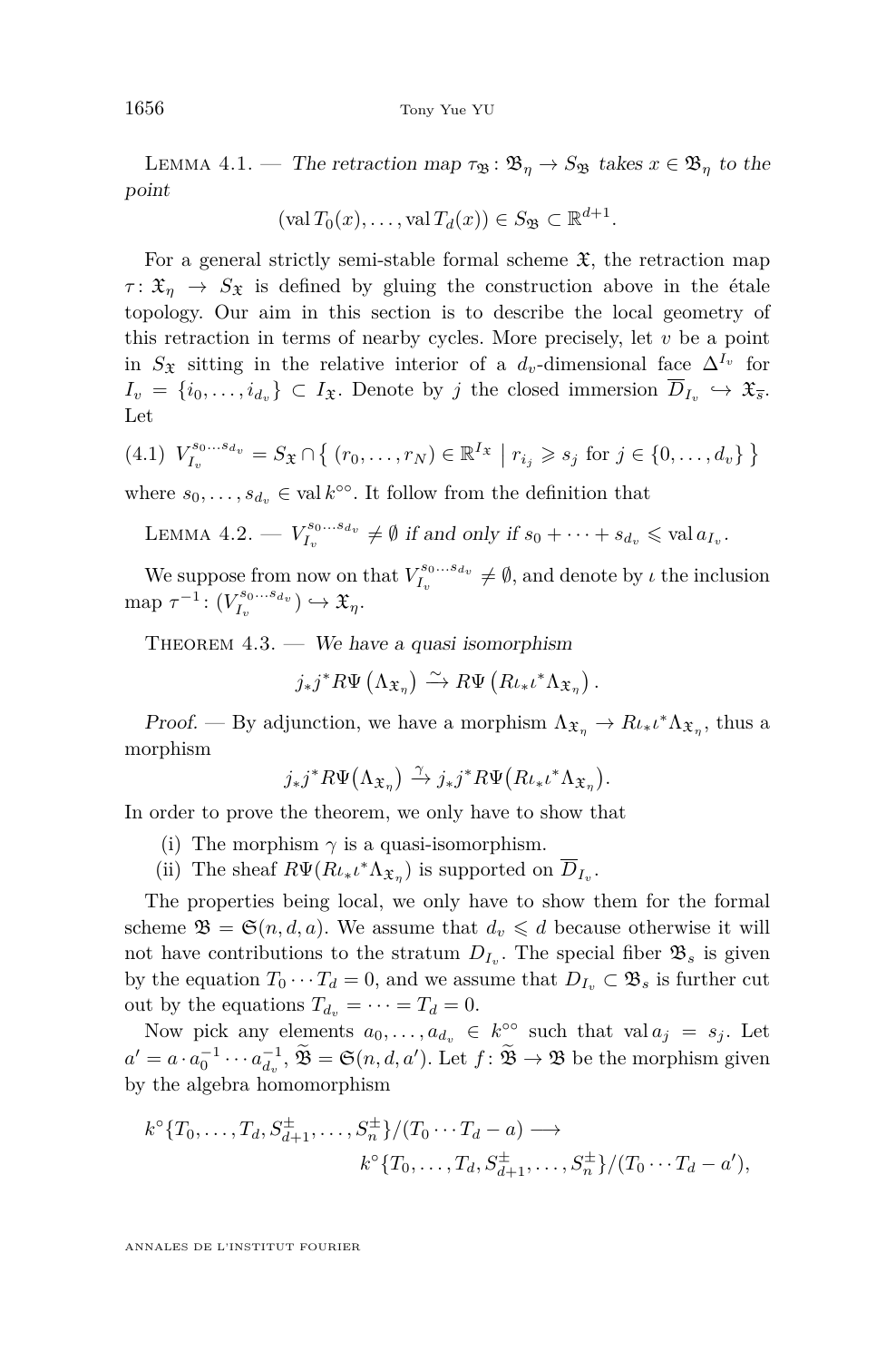<span id="page-11-0"></span>which takes

$$
T_j \longmapsto a_j T_j \quad \text{for } j = 0, \dots, d_v,
$$
  
\n
$$
T_j \longmapsto T_j \quad \text{for } j = d_v + 1, \dots, d,
$$
  
\n
$$
S_j \longmapsto S_j \quad \text{for } j = d + 1, \dots, n.
$$

We have

(4.2) 
$$
Rf_{\eta*}\Lambda_{\widetilde{\mathfrak{B}}_{\eta}} \simeq R\iota_*\iota^*\Lambda_{\mathfrak{B}_{\eta}}.
$$

By [\[5\]](#page-20-0) Corollary 4.5(ii), we have

(4.3) 
$$
R\Psi\left(Rf_{\eta*}\Lambda_{\widetilde{\mathfrak{B}}_{\eta}}\right) \xrightarrow{\sim} Rf_{\overline{s}*}\left(R\Psi\left(\Lambda_{\widetilde{\mathfrak{B}}_{\eta}}\right)\right).
$$

Combining  $(4.2)$  and  $(4.3)$ , we obtain

$$
R\Psi\left(R\iota_*\iota^*\Lambda_{\mathfrak{B}_{\eta}}\right) \simeq Rf_{\overline{s}*}\left(R\Psi\big(\Lambda_{\widetilde{\mathfrak{B}}_{\eta}}\big)\right).
$$

This shows [\(ii\)](#page-10-0). Then [\(i\)](#page-10-0) follows from the calculation of nearby cycles in the last section and the fact that the fibers of  $f_{\overline{s}}$  are all cohomologically trivial.  $\Box$ 

Remark  $4.4.$  — The geometry behind Theorem  $4.3$  is that the étale cohomology does not change when we deform certain tubular neighborhoods. A scheme theoretic analog can be found in [\[9\]](#page-20-0). Our approach may be adapted to give a better understanding of the result loc. cit.

#### **5. Cohomological interpretation of tropical weight vectors**

Let *C* be a compact quasi-smooth *k*-analytic curve, and  $f: C \to \mathfrak{X}_n$  a *k*-analytic morphism. The image of *C* under  $\tau \circ f$  is a one-dimensional<sup>(3)</sup> polyhedral complex embedded in the skeleton  $S_{\mathfrak{X}}$ . We denote it by  $C^{\mathfrak{t}}$ , and call it the associated tropical curve. We call the 0-dimensional faces of  $C^t$  vertices and the 1-dimensional faces of  $C^t$  edges. We denote by  $e^{\circ}$  the interior of an edge *e*.

PROPOSITION  $5.1.$  — There exists a subdivision of the edges of the tropical curve  $C^t$  such that, if we denote by  $\overline{C^t}$  the polyhedral complex after the subdivision of edges, then

(1) For any edge  $e$  of  $\overline{C^t}$ , each connected component of  $(\tau \circ f)^{-1}(e^{\circ})$  is isomorphic to an open annulus.

 $(3)$  In degenerate situations, the tropical curve  $C<sup>t</sup>$  can be zero-dimensional. We are not interested in such cases.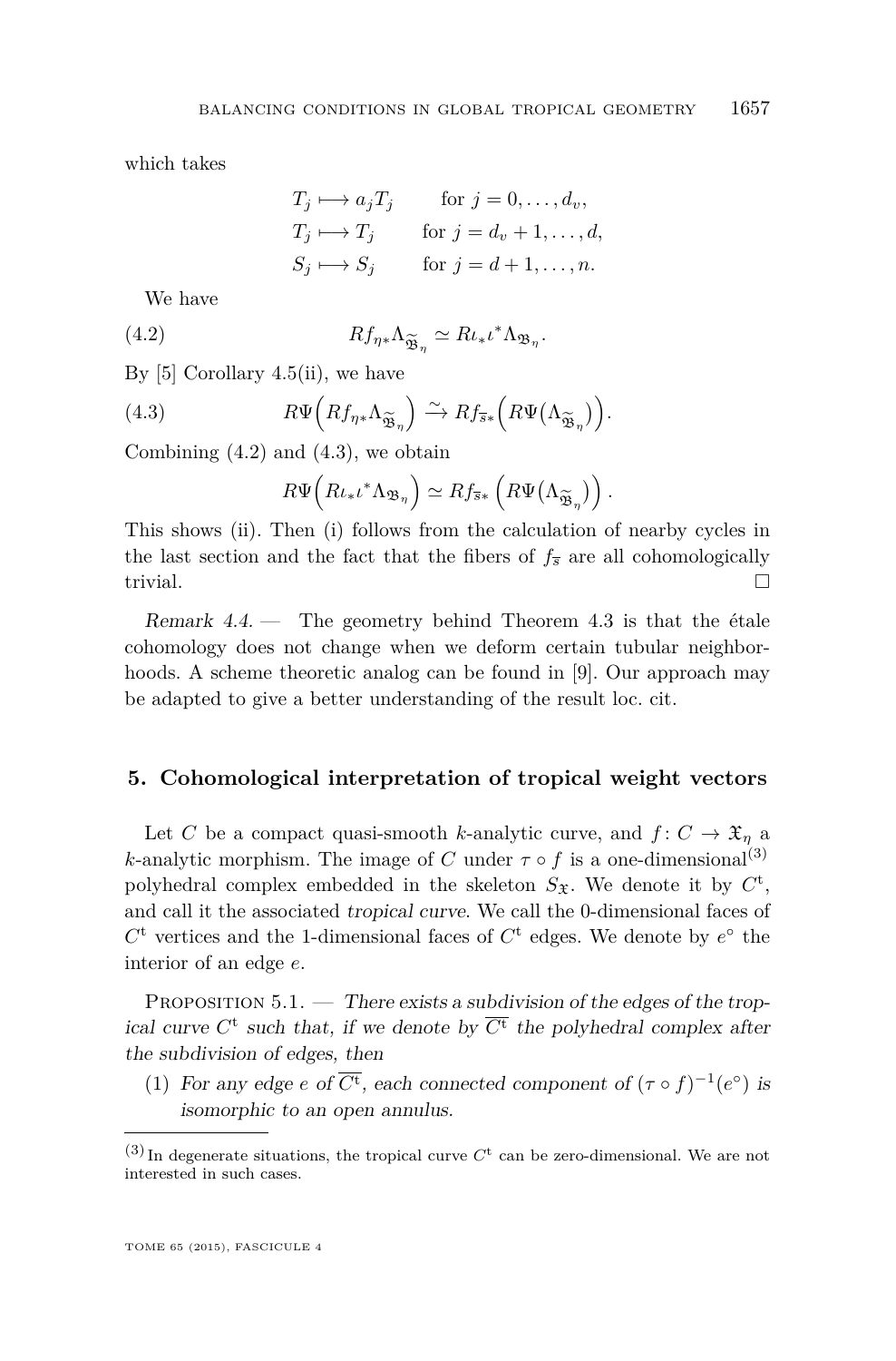(2) For each annulus A as above, there exists an open subscheme  $\mathfrak{U}$  in  $\mathfrak{X}$ , equipped with an étale morphism  $\phi: \mathfrak{U} \to \mathfrak{S}(n,d,a)$  as in Definition [2.2,](#page-6-0) such that  $f(A)$  is contained in  $\mathfrak{U}_n$ .

*Proof.* — <sup>(4)</sup> Let us choose affine charts  $\mathfrak{U}_1, \ldots, \mathfrak{U}_m$  as in Definition [2.2](#page-6-0) such that  $\bigcup_{i=1}^{m} \mathfrak{U}_i = \mathfrak{X}$ . Assume that for each  $i \in \{1, ..., m\}$ , the structural morphism  $\mathfrak{U}_i \to \mathrm{Spf} \, k^\circ$  factorizes through an étale morphism

$$
\phi_i: \mathfrak{U}_i \to \mathrm{Spf}\left(k^{\circ}\left\{T_0^{(i)}, \ldots, T_{d_i}^{(i)}, S_{d_i+1}^{(i)+}, \ldots, S_{n_i}^{(i)\pm}\right\}/\left(T_0^{(i)} \cdots T_{d_i}^{(i)} - a_i\right)\right)
$$

for some  $0 \leq d_i \leq n_i$ ,  $a_i \in k^{\infty} \backslash 0$ . Let  $C_i = f^{-1}(\mathfrak{U}_{i,\eta}),$   $t_{ij} = |T_j^{(i)} \circ \phi_{i,\eta} \circ f_{|C_i}|$ , for  $i = 1, \ldots, m, j = 0, \ldots, d_i$ , where  $|\cdot|$  denotes the absolute value. We have the following fact concerning the variation of holomorphic functions.

LEMMA 5.2 ([\[10\]](#page-20-0)(4.4.35)). — For each  $i = 1, ..., m$ , there exists a finite graph  $\Gamma_i \subset C_i$  such that the functions  $t_{ij}$  are locally constant over  $C_i \setminus \Gamma_i$ , and piecewise linear over Γ*<sup>i</sup>* .

By extending  $\Gamma_i$ , we can assume that it contains an analytic skeleton of  $C_i$  (cf. [\[10\]](#page-20-0)(5.1.8)). Let  $\Gamma$  be the union of the analytic skeleton of  $C$  and  $\bigcup \Gamma_i$ . Let  $\Gamma$  be the convex hull of  $\Gamma$ , and let  $\Gamma_i = \Gamma \cap C_i$ . By [\[10\]](#page-20-0)(5.1), we have a strong deformation retraction  $r: C \to \Gamma$ , and  $r_{|C_i}$  gives a retraction of  $C_i$  onto  $\overline{\Gamma}_i$ . Let  $K_i$  be the set of knot points<sup>(5)</sup> for the subgraph  $\overline{\Gamma}_i \subset C_i$ for  $i = 1, \ldots, m$ , and let K be the set of knot points for the subgraph  $\overline{\Gamma} \subset C$ . Let  $P_0 = (\tau \circ f)(K \cup \bigcup_{i=1}^m K_i)$ , and let  $P_1$  be the union of the points  $p \in C^{\mathfrak{t}}$  such that  $((\tau \circ f)_{|\overline{\Gamma}})^{-1}(p)$  contains an infinite number of points. The set of points  $P_0$  is finite by [\[10\]](#page-20-0)(5.1.12.2). The set of points  $P_1$ is also finite by Lemma 5.2. Therefore, the union  $P := P_1 \cup P_2$  is a finite set. Now it suffices to make the subdivision of the edges of our tropical curve *C* <sup>t</sup> by adding the points in *P* as new vertices. Indeed, for each edge *e* of the subdivided tropical curve  $\overline{C^t}$ ,  $\overline{\Gamma} \cap (\tau \circ f)^{-1}(e^{\circ})$  is a finite disjoint union of open segments in  $\overline{\Gamma}$ . Any such segment *s* is by construction contained in a certain  $\overline{\Gamma}_i$ . By [\[10\]](#page-20-0)(5.1.12.3),  $r^{-1}(s)$  is isomorphic to an open annulus, which we denote by *A*. By Lemma 5.2, we have  $f_{|\overline{\Gamma}} \circ r_{|A} = \tau \circ f_{|A}$ . So we have proved the first assertion of our proposition. Moreover,  $s \subset \Gamma_i$  implies that  $A_i := (r_{|C_i})^{-1}(s)$  is an open annulus inside  $C_i$ . We have an inclusion of two open annuli  $A_i \subset A$ , and both of them retract to the same segment *s*. Therefore we have  $A_i = A$ , and  $f(A) = f(A_i) \subset \mathfrak{U}_{i,n}$ . So we have proved the second assertion as well.

 $(4)$  Many thanks to Antoine Ducros for his help with this proof.

 $(5)$  The notion of knot point is defined in [\[10\]](#page-20-0)(5.1.12) for an analytically admissible and locally finite subgraph inside a generically quasi-smooth *k*-analytic curve.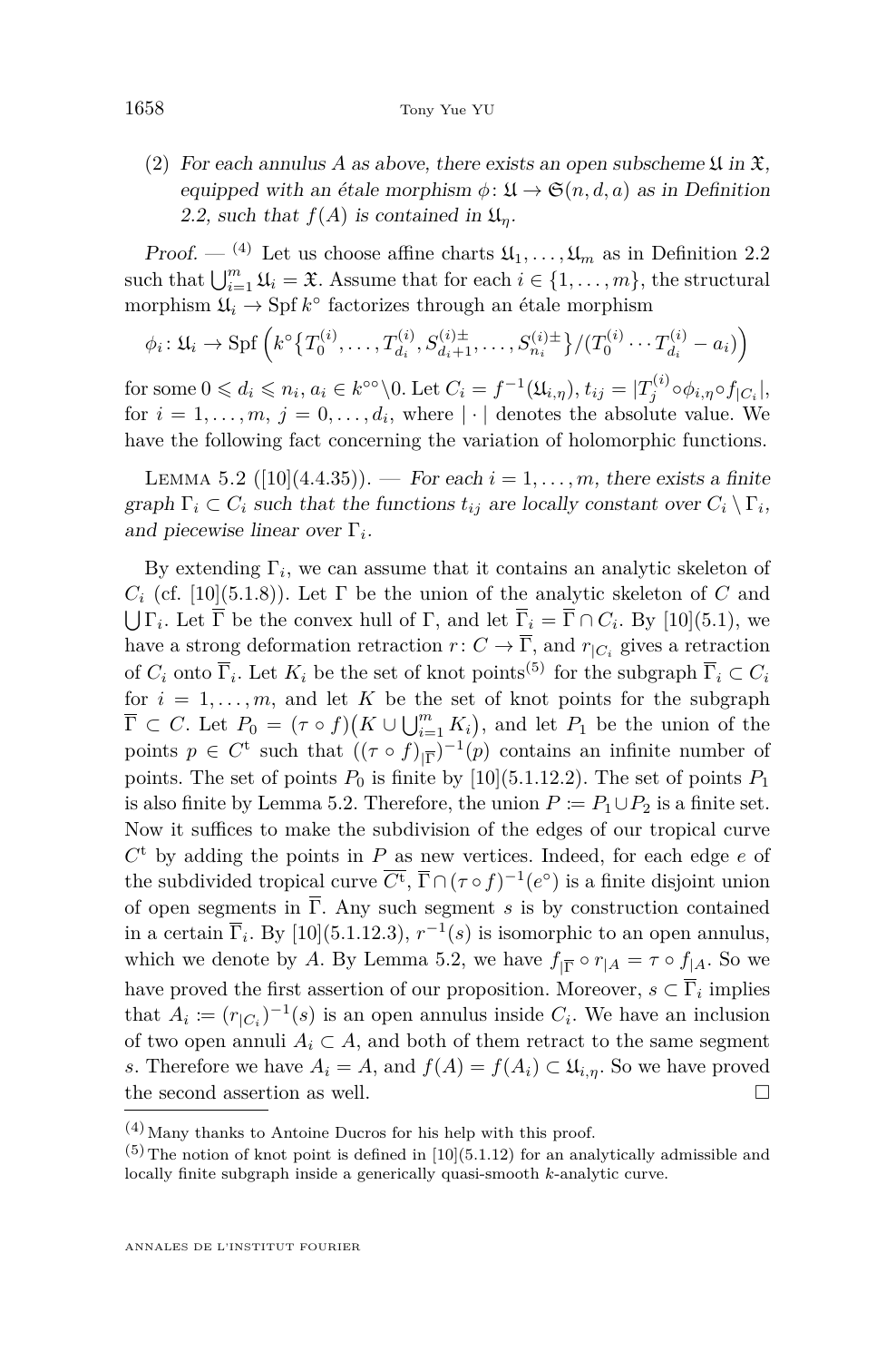<span id="page-13-0"></span>Remark  $5.3.$  — It is pointed out by the referee that Proposition  $5.1$  is the analog of  $[2,$  Proposition  $6.4(2)$  in our global setting.

From now on, we replace our tropical curve  $C<sup>t</sup>$  by the subdivided curve  $\overline{C^t}$  produced by Proposition [5.1.](#page-11-0)

We explain in the following how to equip every edge  $e$  of  $C<sup>t</sup>$  a tropical weight vector  $\widetilde{w}_e \in \mathbb{Z}^I$ <sup>x</sup> with respect to a choice of orientation of the edge *e*. An orientation of an edge *e* is a choice of a direction parallel to *e* among the two possible choices. We will see that the weight vector  $\widetilde{w}_e$  is multiplied by −1 if we reverse the orientation of *e*.

Now fix an edge *e* of our tropical curve *C* <sup>t</sup> and an orientation of *e*. Assume that the interior  $e^{\circ}$  of the edge  $e$  is contained in the relative interior of a *d*<sub>*e*</sub>-dimensional face  $\Delta^{I_e}$  for *I*<sub>*e*</sub> ⊂ *I*<sub>X</sub>. Let *A* be a connected component of  $(\tau \circ f)^{-1}(e^{\circ})$ . Fix  $i \in I_{\mathfrak{X}}$  and denote by  $p_i: \mathbb{R}^{I_{\mathfrak{X}}} \to \mathbb{R}$  the projection to the *i*<sup>th</sup> coordinate. Let  $r_i$  be the composition of  $p_i \circ \tau \circ f_{|A}$  using the embedding  $S_{\mathfrak{X}} \subset \mathbb{R}^{I_{\mathfrak{X}}}$ . By Proposition [5.1\(](#page-11-0)2) and the explicit description of the retraction map in Lemma [4.1,](#page-10-0) the map  $r_i$  equals val $(f_i)$  for some invertible function  $f_i$  on the open annulus A. Choose a coordinate  $z$  on  $A$ such that *A* is given by  $c_1 < |z| < c_2$  for two positive real numbers  $c_1 < c_2$ and that the image  $(\tau \circ f)(z)$  moves along the orientation of the edge *e* as val(*z*) increases. Write

$$
f_i = \sum_{m \in \mathbb{Z}} f_{i,m} z^m
$$

with  $f_{i,m} \in k$ . By [\[4\]](#page-20-0) Lemma 6.2.2, there exists  $m_i \in \mathbb{Z}$  with  $|f_{i,m_i}|r^{m_i} >$  $|f_{i,m}|r^m$  for all  $m \neq m_i$ ,  $c_1 < r < c_2$ . Therefore, for  $c_1 < |z| < c_2$ , we have

(5.1) 
$$
\operatorname{val}(f_i(z)) = \operatorname{val}(f_{i,m_i}) + m_i \cdot \operatorname{val}(z).
$$

We define the *i*<sup>th</sup> component  $\widetilde{w}_A^i$  of the weight vector  $\widetilde{w}_A$  to be  $m_i$  for every  $i \in I_{\mathfrak{X}}$ .

LEMMA 5.4. — The weight vector  $\widetilde{w}_A \in \mathbb{Z}^I$ <sup>x</sup> defined as above does not depend on the choice of the invertible function  $f_i$  or the coordiante  $z$ . It is multiplied by −1 if we reverse the orientation of the edge *e*. It is parallel to the direction of the edge *e* sitting inside  $\mathbb{R}^{I_{\mathfrak{X}}}$ . In particular, it is an element of Ker  $(\mathbb{Z}^{I_e} \stackrel{\Sigma}{\to} \mathbb{Z}) \subset \mathbb{Z}^{I_x}$ , where  $\Sigma \colon \mathbb{Z}^{I_e} \to \mathbb{Z}$  sends  $(x^1, \ldots, x^q) \in \mathbb{Z}^{I_e}$  to  $x^1 + \cdots + x^q \in \mathbb{Z}$ .

Proof. — All the assertions follow from Eq.  $(5.1)$ .

DEFINITION 5.5. — Let  $\tilde{w}_e$  be the sum of  $\tilde{w}_A$  over every connected component *A* of  $(\tau \circ f)^{-1}(e)$ . The element  $\widetilde{w}_e \in \text{Ker} \left( \mathbb{Z}^{I_e} \xrightarrow{\Sigma} \mathbb{Z} \right) \subset \mathbb{Z}^{I_x}$  is called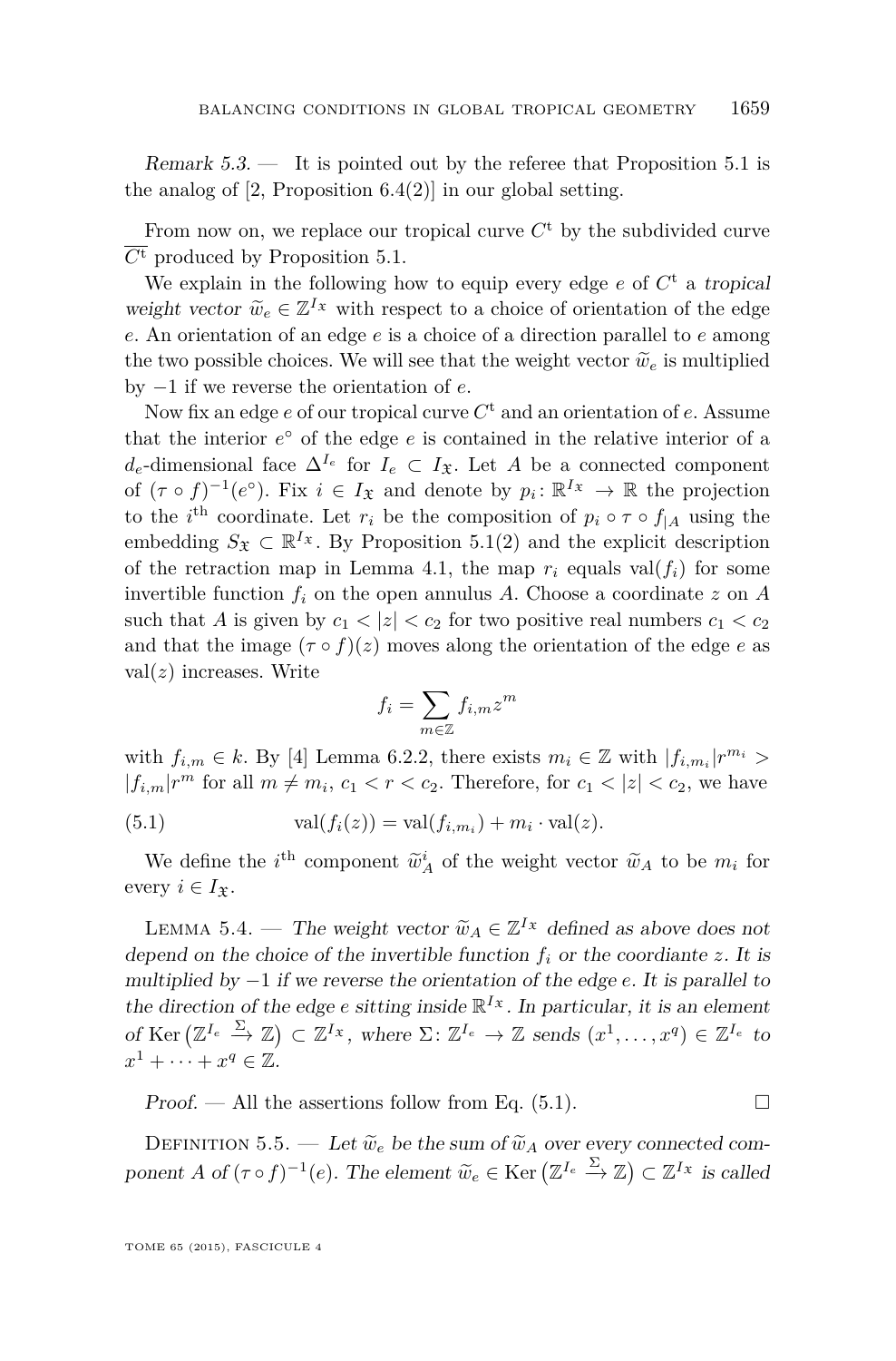<span id="page-14-0"></span>the tropical weight vector associated to the edge *e* with the chosen orientation.

Remark  $5.6.$  — Definition [5.5](#page-13-0) is a globalization of the classical notion of tropical weight vector. We refer to [\[2,](#page-20-0) §6] for similar considerations in the toric case.

Let us explain the homological nature of the tropical weight vectors. Let *A* be an open annulus as above and let  $\phi: \mathfrak{U} \to \mathfrak{S}(n,d,a)$  be as in Proposition [5.1\(](#page-11-0)2). We assume for simplicity that the divisors  $D_0, \ldots, D_d$ restricted to  $\mathfrak{U}$  are given by the equations  $T_0 \circ \phi = 0, \ldots, T_d \circ \phi = 0$ respectively, where  $T_0, \ldots, T_d$  are coordinates on  $\mathfrak{S}(n, d, a)$  (see Eq. [\(2.1\)](#page-6-0)). We further assume that  $I_e = \{0, \ldots, d_e\}$ . Let  $\mathfrak{B} = \mathfrak{S}(n, d, a)$ , and let  $\pi_{\mathfrak{U}}: \mathfrak{U}_n \to \mathfrak{U}_s, \pi_{\mathfrak{B}}: \mathfrak{B}_n \to \mathfrak{B}_s$  be the reduction maps (cf. [\[5,](#page-20-0) §1]).

LEMMA 5.7. — There exists a closed point  $p \in \mathfrak{U}_s$  such that  $f(A)$  ⊂  $\pi_{\mathfrak{U}}^{-1}(p).$ 

Proof. — Consider the composition  $\phi_{\eta} \circ f_{|A}: A \to \mathfrak{B}_{\eta}$ . In terms of affinoid algebras, it is given by *n* power series:

$$
T_i \mapsto \sum_{m \in \mathbb{Z}} f_{i,m} z^m \quad \text{for } i = 0, ..., d,
$$
  

$$
S_i \mapsto \sum_{m \in \mathbb{Z}} f_{i,m} z^m \quad \text{for } i = d+1, ..., n.
$$

From the definition of the weight vector  $\widetilde{w}_A$ , for any  $i = 0, \ldots, n, c_1 < r <$  $c_2, m \neq \tilde{w}_A^i$ , we have

$$
\left|f_{i,\widetilde{w}^i_A}\right| r^{\widetilde{w}^i_A} > |f_{i,m}| r^m.
$$

Therefore, if  $\widetilde{w}_A^i = 0$ , then the *i*<sup>th</sup>-coordinate of all the points in  $(\pi_{\mathfrak{B}} \circ \phi_{\eta} \circ \phi_{\eta})$  $f(x)$  is  $f_{i,0}$ , where  $f_{i,0}$  denotes the image of  $f_{i,0}$  in the residue field k. If  $\widetilde{w}_A^i \neq 0$ , then the *i*<sup>th</sup>-coordinate of all the points in (*π*<sub>B</sub> ◦ *φ*<sub>*η*</sub> ◦ *f*)(*A*) is zero. This shows that the image  $(\pi_{\mathfrak{B}} \circ \phi_{\eta} \circ f)(A)$  is a k-rational point in  $\mathfrak{B}_s$ , which we denote by  $p_{\mathfrak{B}}$ . By the commutativity

$$
\pi_{\mathfrak{B}} \circ \phi_{\eta} = \phi_s \circ \pi_{\mathfrak{U}} \colon \mathfrak{U}_{\eta} \to \mathfrak{B}_s,
$$

we have

$$
(\pi_{\mathfrak{U}} \circ f)(A) \subset \phi_s^{-1}(p_{\mathfrak{B}}).
$$

Since  $\phi_s$  is étale,  $\phi_s^{-1}(p_{\mathfrak{B}})$  is discrete. Then by the connectedness of the annulus *A*, there exists a point  $p \in \phi_s^{-1}(p_{\mathfrak{B}})$  such that  $(\pi_{\mathfrak{U}} \circ f)(A) = p$ .  $\Box$ 

ANNALES DE L'INSTITUT FOURIER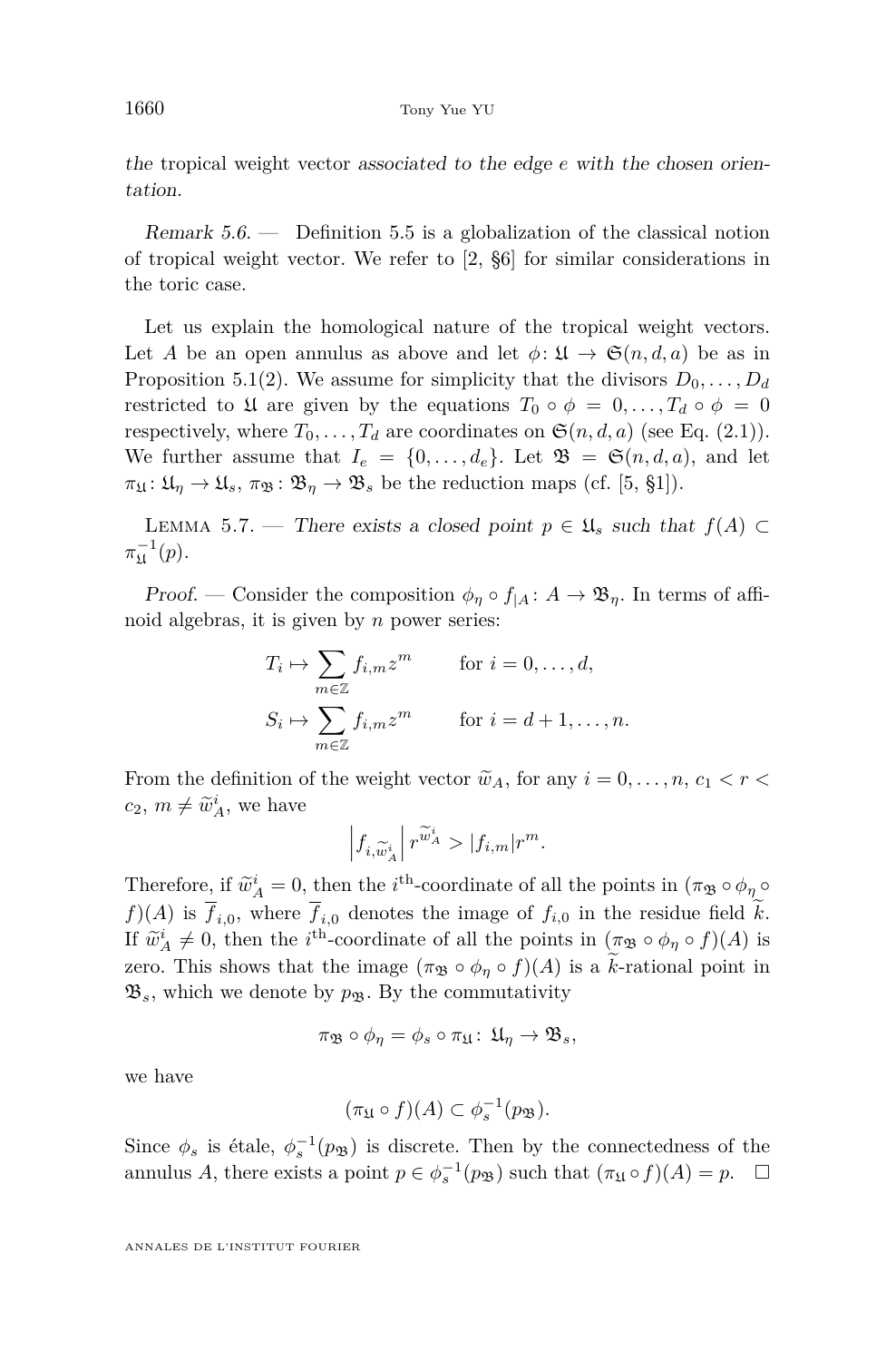<span id="page-15-0"></span>Since  $\phi: \mathfrak{U} \to \mathfrak{B}$  is étale, and  $\phi_s$  induces an isomorphism between the point *p* and the point  $p_{\mathcal{B}} = \phi_s(p)$ ,  $\phi_\eta$  induces an isomorphism between  $\pi_{\mathfrak{U}}^{-1}(p)$  and  $\pi_{\mathfrak{B}}^{-1}(p_{\mathfrak{B}})$  ([\[7\]](#page-20-0) Lemma 4.4). Now  $\pi_{\mathfrak{B}}^{-1}(p_{\mathfrak{B}})$  is very easy to describe. It is isomorphic to the generic fiber of the special formal scheme

(5.2) 
$$
\mathrm{Spf}\left(k^{\circ}[[T_0,\ldots,T_{d_e},S_{d_e+1},\ldots,S_n]]/(T_0\cdots T_{d_e}-a')\right).
$$

For  $i \in I_e$ , let  $A_i$  be the generic fiber of the special formal scheme

 $Spf(k^{\circ}[[T_i, T']]/(T_i \cdot T' - a')),$ 

and let *c<sup>i</sup>* denote the morphism of *k*-analytic spaces

$$
\pi_{\mathfrak{B}}^{-1}(p_{\mathfrak{B}}) \to A_i
$$

induced by the homomorphism of algebras

 $k^{\circ}[[T_i, T']]/(T_i \cdot T' - a) \longrightarrow k[[T_0, \ldots, T_{d_e}, S_{d_e+1}, \ldots, S_n]]/(T_0 \cdots T_{d_e} - a'),$ which takes

$$
T_i \longmapsto T_i
$$

$$
T' \longmapsto T_0 \cdots \widehat{T}_i \cdots T_{d_e}.
$$

LEMMA 5.8. — Let  $g_i = c_i \circ \phi_\eta \circ f_{|A} : A \to A_i$ , and let  $g_i^* : H^1_{\text{\'et}}(\overline{A_i}, \mathbb{Q}_\ell) \to$  $H^1_{\text{\'et}}(\overline{A},\mathbb{Q}_\ell)$  be the induced homomorphism of étale cohomology groups. Then  $\widetilde{w}_A^i = g_i^*(1) \in \mathbb{Q}_\ell$  for all  $i \in I_e$ .

Proof. — It follows from [\[4\]](#page-20-0) Lemma 6.2.5 that the winding numbers in terms of étale cohomology equals exactly the numbers  $m_i$  in Eq. [\(5.1\)](#page-13-0).  $\Box$ 

Our next step is to relate the tropical weight vectors to vanishing cycles. Since our tropical weight vectors are defined using étale cohomology with  $\mathbb{Q}_\ell$ -coefficients, we shall take the inverse limit over  $\nu$  for all our reasonings in Sections [3](#page-7-0) and [4.](#page-9-0) By abuse of notation, we will just replace  $\Lambda$  by  $\mathbb{Q}_{\ell}$ , although it should be understood that the inverse limit is taken in the last step rather than from the beginning.

Let *v*,  $I_v$ ,  $V_{I_v}^{s_0...s_{d_v}}$ , *j* be as in Section [4.](#page-9-0) Let *A*,  $\phi: \mathfrak{U} \to \mathfrak{B}$ ,  $p \in \mathfrak{U}_s$  be as before. Denote  $V := V_{I_v}^{s_0...s_{d_v}}$  for simplicity. We assume that  $f(A) \subset$  $\tau^{-1}(V)$ . By Theorem [4.3,](#page-10-0) we have

$$
H^1_{\text{\'et}}(\tau^{-1}(V)\times \hat{k}^s,\mathbb{Q}_\ell)\simeq R^1\Gamma(j^*R\Psi\mathbb{Q}_{\ell,\mathfrak{X}_{\eta}}).
$$

LEMMA  $5.9.$  — We have an isomorphism

(5.3) 
$$
R^1 \Gamma \left( j_p^* R \Psi \mathbb{Q}_{\ell, \mathfrak{U}_\eta} \right) \xrightarrow{\sim} H^1_{\text{\'et}} \left( \left( \tau^{-1}(V) \cap \pi_{\mathfrak{U}}^{-1}(p) \right) \times \hat{k}^s, \mathbb{Q}_{\ell} \right).
$$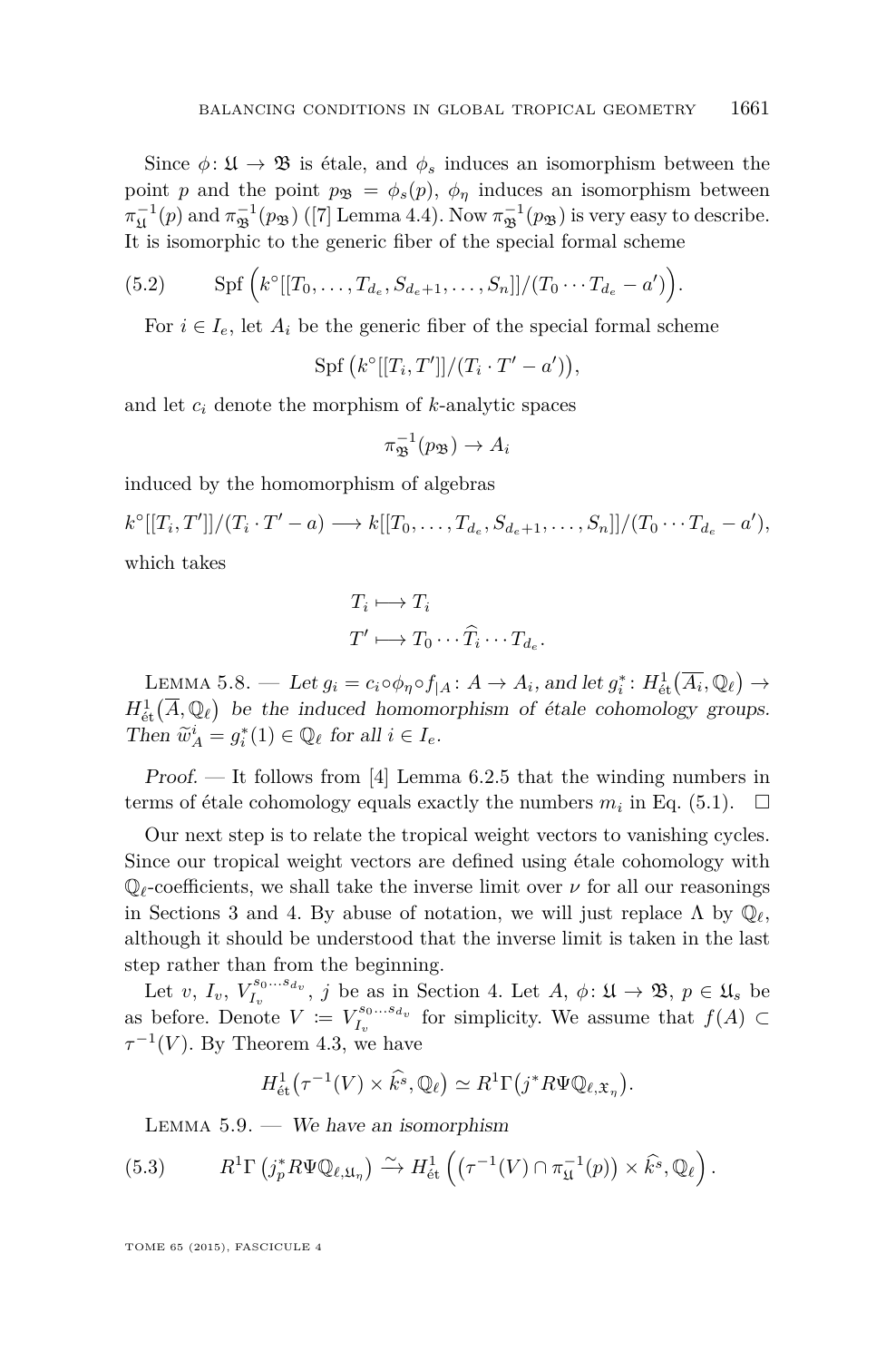<span id="page-16-0"></span> $Proof.$  — By [\[6\]](#page-20-0), we have

(5.4) 
$$
R^1 \Gamma \left( j_p^* R \Psi \mathbb{Q}_{\ell, \mathfrak{U}_\eta} \right) \xrightarrow{\sim} H^1_{\text{\'et}} \left( \pi_{\mathfrak{U}}^{-1}(p) \times \hat{k}^s, \mathbb{Q}_\ell \right).
$$

Using the isomorphism  $\pi_{\mathfrak{U}}^{-1}(p) \simeq \pi_{\mathfrak{B}}^{-1}(p_{\mathfrak{B}})$  and the explicit description of  $\pi_{\mathfrak{B}}^{-1}(p_{\mathfrak{B}})$  in Eq. [\(5.2\)](#page-15-0), the same arguments as in the proof of Theorem [4.3](#page-10-0) give an isomorphism

(5.5) 
$$
H_{\text{\'et}}^1\left((\tau^{-1}(V)\cap\pi_{\mathfrak{U}}^{-1}(p))\times\widehat{k^s},\mathbb{Q}_\ell\right)\xrightarrow{\sim} H_{\text{\'et}}^1\left(\pi_{\mathfrak{U}}^{-1}(p)\times\widehat{k^s},\mathbb{Q}_\ell\right).
$$

Now our lemma follows from  $(5.4)$  and  $(5.5)$ .

Now assume that *v* is an endpoint of the edge *e*. Let  $J \coloneqq J_{I_v}$  (see Eq. [\(2.2\)](#page-6-0)). Since  $I_e \subset J$ , by Lemma [5.4,](#page-13-0) the weight vector  $\tilde{w}_A$  is an element in  $\text{Ker}(\mathbb{Z}^J \xrightarrow{\Sigma} \mathbb{Z})$ . Using the natural inclusion  $\text{Ker}(\mathbb{Z}^J \xrightarrow{\Sigma} \mathbb{Z}) \hookrightarrow \text{Ker}(\mathbb{Q}_{\ell}^J)$  $\xrightarrow{\Sigma}$  $\mathbb{Q}_{\ell}$ , the weight vector  $\widetilde{w}_A$  induces a map

$$
\widetilde{w}_A^* \colon \operatorname{Coker} \left( \mathbb{Q} \xrightarrow{\Delta} \mathbb{Q}^J \right) \longrightarrow \mathbb{Q}_{\ell}.
$$

PROPOSITION  $5.10.$  — We have the following commutative diagram

$$
R^{1}\Gamma(j^{*}R\Psi\mathbb{Q}_{\ell,\mathfrak{X}_{\eta}}) \xrightarrow{\beta^{*}} R^{1}\Gamma(j^{*}R\Phi\mathbb{Q}_{\ell,\mathfrak{X}_{\eta}}) \xrightarrow{\sim} \text{Coker}(\mathbb{Q}_{\ell} \xrightarrow{\Delta} \mathbb{Q}_{\ell}^{J})(-1)
$$
  

$$
\downarrow \sim \qquad \qquad \downarrow \infty
$$
  

$$
H_{\text{\'et}}^{1}(\tau^{-1}(V) \times \hat{k^{s}}, \mathbb{Q}_{\ell}) \xrightarrow{f_{\mid A}^{*}} H_{\text{\'et}}^{1}(\overline{A}, \mathbb{Q}_{\ell}) \xrightarrow{\sim} \mathbb{Q}_{\ell}(-1).
$$

Proof. — In order to simplify notation, let us temporarily denote

$$
\widetilde{V} = \tau^{-1}(V) \times \widehat{k^s},
$$
\n
$$
\widetilde{V}_p = (\tau^{-1}(V) \cap \pi_{\mathfrak{U}}^{-1}(p)) \times \widehat{k^s},
$$
\n
$$
\mathbb{Q}_{\ell}^{[I_e]} = \text{Coker} \left( \mathbb{Q}_{\ell} \xrightarrow{\Delta} \mathbb{Q}_{\ell}^{I_e} \right),
$$
\n
$$
\mathbb{Q}_{\ell}^{[J]} = \text{Coker} \left( \mathbb{Q}_{\ell} \xrightarrow{\Delta} \mathbb{Q}_{\ell}^{J} \right).
$$

Let  $j_p$  denote the inclusion  $\overline{\{p\}} \hookrightarrow \mathfrak{U}_{\overline{s}}$ . By the description of the point *p* in the proof of Lemma [5.7,](#page-14-0) we have

$$
(5.6) \ \ R^1\Gamma(j_p^*R\Psi\mathbb{Q}_{\ell,\mathfrak{U}_\eta}) \xrightarrow{\sim} R^1\Gamma(j_p^*R\Phi\mathbb{Q}_{\ell,\mathfrak{U}_\eta}) \xrightarrow{\sim} \mathrm{Coker} \left(\mathbb{Q}_{\ell} \xrightarrow{\Delta} \mathbb{Q}_{\ell}^{I_e}\right)(-1).
$$

Combining (5.6) and [\(5.3\)](#page-15-0), we have isomorphisms

$$
H^1_{\text{\'et}}(\widetilde{V}_p,{\mathbb Q}_\ell)\stackrel{\sim}{\leftarrow} R^1\Gamma(j_p^*R\Psi{\mathbb Q}_{\ell,\mathfrak{U}_\eta})\stackrel{\sim}{\rightarrow} R^1\Gamma(j_p^*R\Phi{\mathbb Q}_{\ell,\mathfrak{U}_\eta})\stackrel{\sim}{\rightarrow} {\mathbb Q}^{[I_e]}_\ell(-1).
$$

ANNALES DE L'INSTITUT FOURIER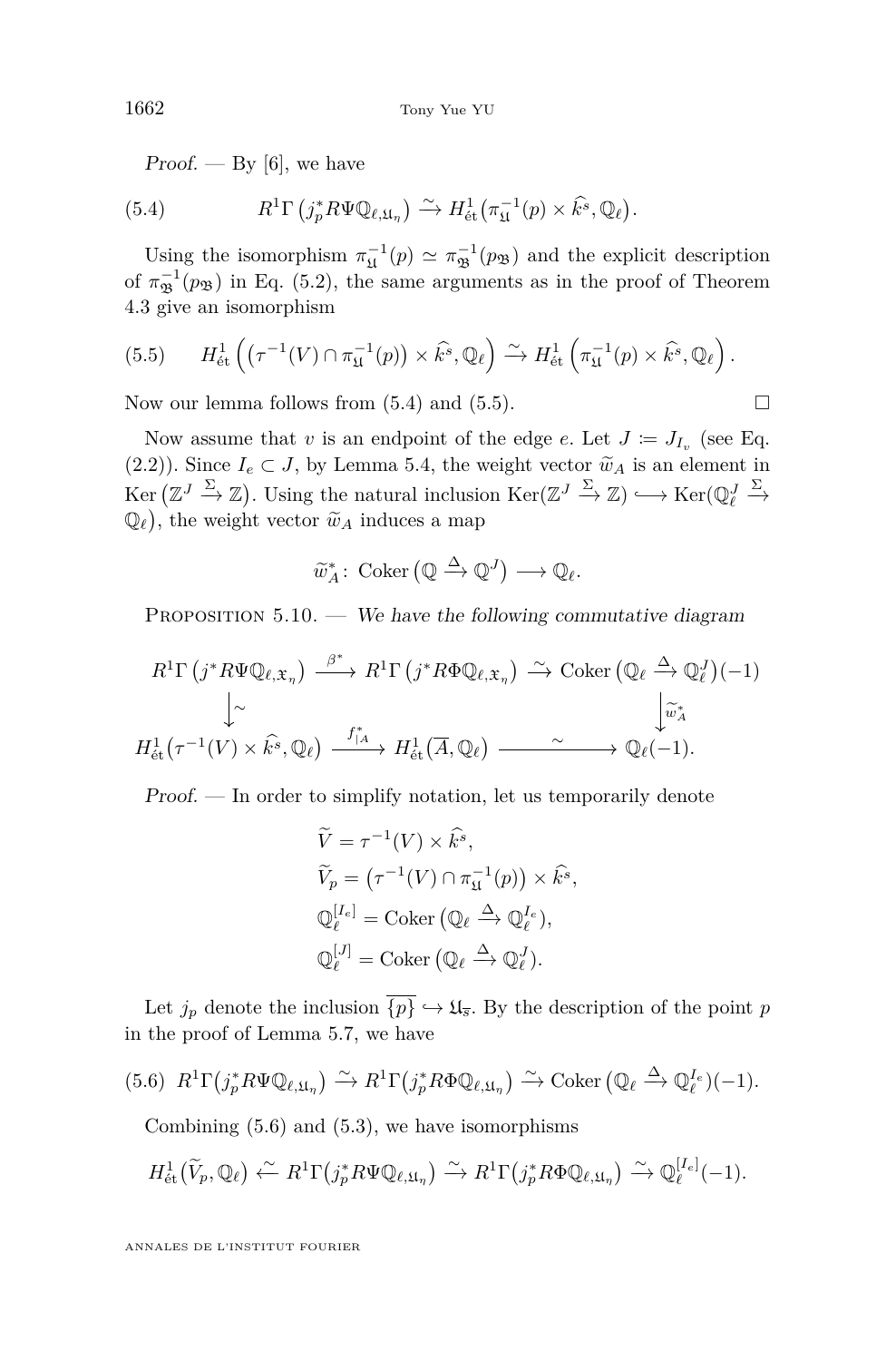<span id="page-17-0"></span>Then the following commutative diagram follows from the cohomological interpretations of tropical weight vectors (Lemma [5.8\)](#page-15-0).

$$
(5.7) \qquad R^{1}\Gamma(j_{p}^{*}R\Psi\mathbb{Q}_{\ell,\mathfrak{U}_{\eta}}) \longrightarrow R^{1}\Gamma(j_{p}^{*}R\Phi\mathbb{Q}_{\ell,\mathfrak{U}_{\eta}}) \longrightarrow \mathbb{Q}_{\ell}^{[I_{e}]}(-1)
$$
\n
$$
\downarrow \sim \qquad \qquad \downarrow \sim \qquad \qquad \downarrow \widetilde{\omega}_{A}^{*}
$$
\n
$$
H_{\text{\'et}}^{1}(\widetilde{V}_{p},\mathbb{Q}_{\ell}) \longrightarrow H_{\text{\'et}}^{1}(\overline{A},\mathbb{Q}_{\ell}) \longrightarrow \sim \mathbb{Q}_{\ell}(-1).
$$

We conclude by the functoriality of the formation of vanishing cycles, i.e. the following commutative diagram:

$$
H_{\text{\'et}}^1(\widetilde{V}, \mathbb{Q}_\ell) \stackrel{\sim}{\leftarrow} R^1\Gamma(j^*R\Psi\mathbb{Q}_{\ell, \mathfrak{X}_{\eta}}) \stackrel{\beta^*}{\longrightarrow} R^1\Gamma(j^*R\Phi\mathbb{Q}_{\ell, \mathfrak{X}_{\eta}}) \stackrel{\sim}{\longrightarrow} \mathbb{Q}_\ell^{[J]}(-1)
$$
\n
$$
\downarrow \qquad \qquad \downarrow \qquad \qquad \downarrow
$$
\n
$$
H_{\text{\'et}}^1(\widetilde{V}_p, \mathbb{Q}_\ell) \stackrel{\sim}{\leftarrow} R^1\Gamma(j_p^*R\Psi\mathbb{Q}_{\ell, \mathfrak{U}_{\eta}}) \stackrel{\sim}{\longrightarrow} R^1\Gamma(j_p^*R\Phi\mathbb{Q}_{\ell, \mathfrak{U}_{\eta}}) \stackrel{\sim}{\longrightarrow} \mathbb{Q}_\ell^{[I_e]}(-1).
$$

Remark  $5.11.$  — Intuitively, Proposition  $5.10$  says that the image of the annulus *A* under the morphism *f* can only go around vanishing cycles in  $\tau^{-1}(V)$  rather than arbitrary homology cycles.

#### **6. Balancing condition in terms of étale cohomology**

We use the settings in Section [1.](#page-1-0) The aim of this section is to prove the following theorem.

THEOREM  $6.1.$  — Let  $\sigma_v$  denote the sum of weight vectors around the vertex *v* as in [\(1.2\)](#page-3-0). Let  $J := J_{I_v}$  as in Section [5.](#page-11-0) Then  $\sigma_v$  lies in the image of the following map:

$$
\alpha_{\ell} \colon H_{\text{\'et}}^{2(\dim D_{I_v}-1)}\left(D_{I_v} \times_{\widetilde{k}} \text{Spec } \widetilde{k}^s, \mathbb{Q}_{\ell}\right)(\dim D_{I_v}-1) \longrightarrow \text{Ker}\left(\mathbb{Q}_{\ell}^J \xrightarrow{\Sigma} \mathbb{Q}_{\ell}\right)
$$

$$
L \longmapsto \left(L \cdot L_j, \ j \in J\right)
$$

where  $\alpha_{\ell}$  is dual to the map  $\alpha^*$  in Corollary [3.2](#page-8-0) for  $\mathbb{Q}_{\ell}$  coefficients.

We begin with a simple observation.

LEMMA 6.2. — For any extension  $k \subset k'$  of non-archimedean fields, if we apply extension of ground fields to  $\mathfrak{X}_n$  and to the map  $f: C \to \mathfrak{X}_n$ , the skeleton  $S_{\mathfrak{X}}$  and the tropical curve  $C^{\dagger}$  remains unchanged.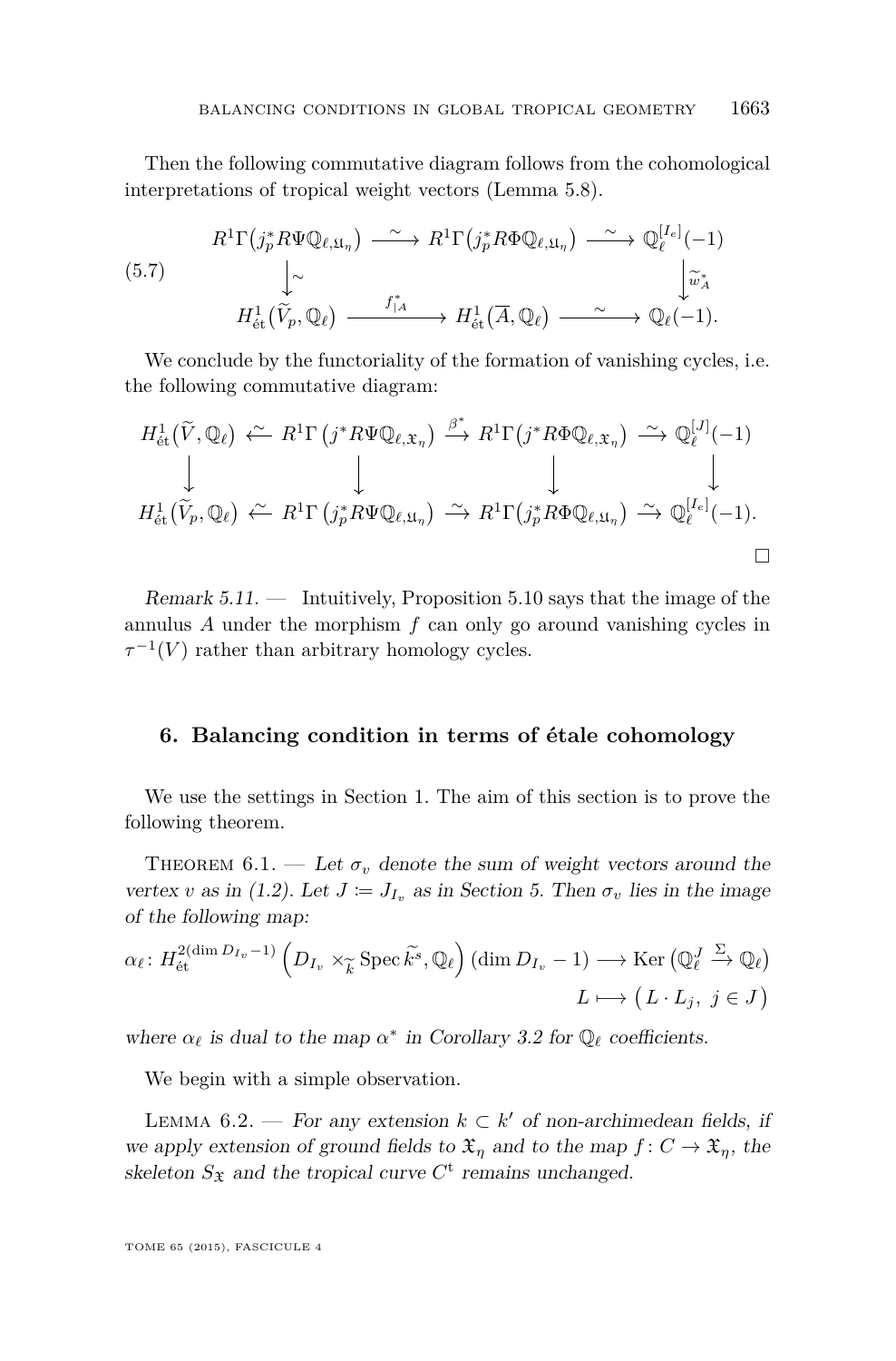<span id="page-18-0"></span>We assume that our tropical curve  $C<sup>t</sup>$  is already subdivided according to Proposition [5.1.](#page-11-0) We choose a sufficiently small convex neighborhood *V* of *v* inside  $S_{\mathfrak{X}}$  which does not contain any other vertex of  $C^{\mathfrak{t}}$ . We further require that  $V$  is of the form  $(4.1)$ . This can be achieved by making a finite extension of our field *k*.

LEMMA  $6.3.$  — Let  $k'$  be a separably closed non-archimedean field,  $C^{\circ}$ a connected compact quasi-smooth  $k'$ -analytic curve, and let  $b_1, \ldots, b_m$ be the boundary points of  $C^{\circ}$ . We assume that there are neighborhoods  $A_1, \ldots, A_m$  of  $b_1, \ldots, b_m$  which are pairwise disjoint and are isomorphic to annuli. Let  $A = \coprod A_i$  and let  $\iota_b$  denote the inclusion  $A \hookrightarrow C^{\circ}$ . Then the composition  $\Sigma \circ \iota_b^*$ 

$$
H^1_{\text{\'et}}(C^\circ,\mathbb{Q}_\ell)(1) \xrightarrow{\iota^*_{\mathfrak{b}}} H^1_{\text{\'et}}(A,\mathbb{Q}_\ell)(1) \simeq \mathbb{Q}_\ell^m \xrightarrow{\Sigma} \mathbb{Q}_\ell
$$

is zero, where  $\Sigma$  denotes the sum.

Proof. — By gluing discs onto  $b_1, \ldots, b_m$ , we embed  $C^{\circ}$  into a proper smooth *k*'-analytic curve, which we denote by  $\widehat{C}^{\circ}$ . Let  $z_1, \ldots, z_m$  be the centers of the discs, and let  $Z = \coprod_{i=1}^{m} z_i$ . Now the lemma follows from the Gysin exact sequence

$$
0 \to H^1_{\text{\'et}}(\widehat{C}^\circ, \mathbb{Q}_\ell)(1) \to H^1_{\text{\'et}}(C^\circ, \mathbb{Q}_\ell)(1) \to H^0_{\text{\'et}}(Z, \mathbb{Q}_\ell) \to H^2_{\text{\'et}}(\widehat{C}^\circ, \mathbb{Q}_\ell)(1) \simeq \mathbb{Q}_\ell \to \cdots
$$

Let r be a positive real number. Let

$$
V^r = \left\{ x \in V \subset S_{\mathfrak{X}} \subset \mathbb{R}^{I_{\mathfrak{X}}} \mid \text{dist}(x, V^c) > r \right\},\
$$

where dist denotes the standard Euclidean metric in  $\mathbb{R}^{I_{\mathfrak{X}}}$  and  $V^c$  denotes the complement of *V* in  $S_{\mathfrak{X}}$ . Put  $V^b = V \setminus V^r$ ,  $C^{\circ} = (\tau \circ f)^{-1}(V)$ ,  $C^b =$  $(\tau \circ f)^{-1}(V^b)$ ,  $\iota_b: C^b \hookrightarrow C^{\circ}$ . We choose *r* sufficiently small, such that  $C^b$ does not contain any vertices of  $C^{\mathsf{t}}$ . For each segment  $e$  in  $C^{\mathsf{t}} \cap V^b$ , we choose the orientation of *e* to be the one that points away from *v*. The definition of tropical weight vectors in Section [5](#page-11-0) gives an element  $\widetilde{w}_e \in \text{Ker}\left(Z^J \xrightarrow{\Sigma} Z\right)$ , which induces a map

$$
\widetilde{w}_e^* \colon \operatorname{Coker} \left( \mathbb{Q}_\ell \xrightarrow{\Delta} \mathbb{Q}_\ell^J \right) \longrightarrow \mathbb{Q}_\ell.
$$

Then  $\sigma_v$  is the sum of  $\tilde{w}_e$  over all segments  $e$  in  $C^{\text{t}} \cap V^b$ . It induces a map

$$
\sigma_v^* \colon \operatorname{Coker} \left( \mathbb{Q}_{\ell} \xrightarrow{\Delta} \mathbb{Q}_{\ell}^J \right) \longrightarrow \mathbb{Q}_{\ell}.
$$

ANNALES DE L'INSTITUT FOURIER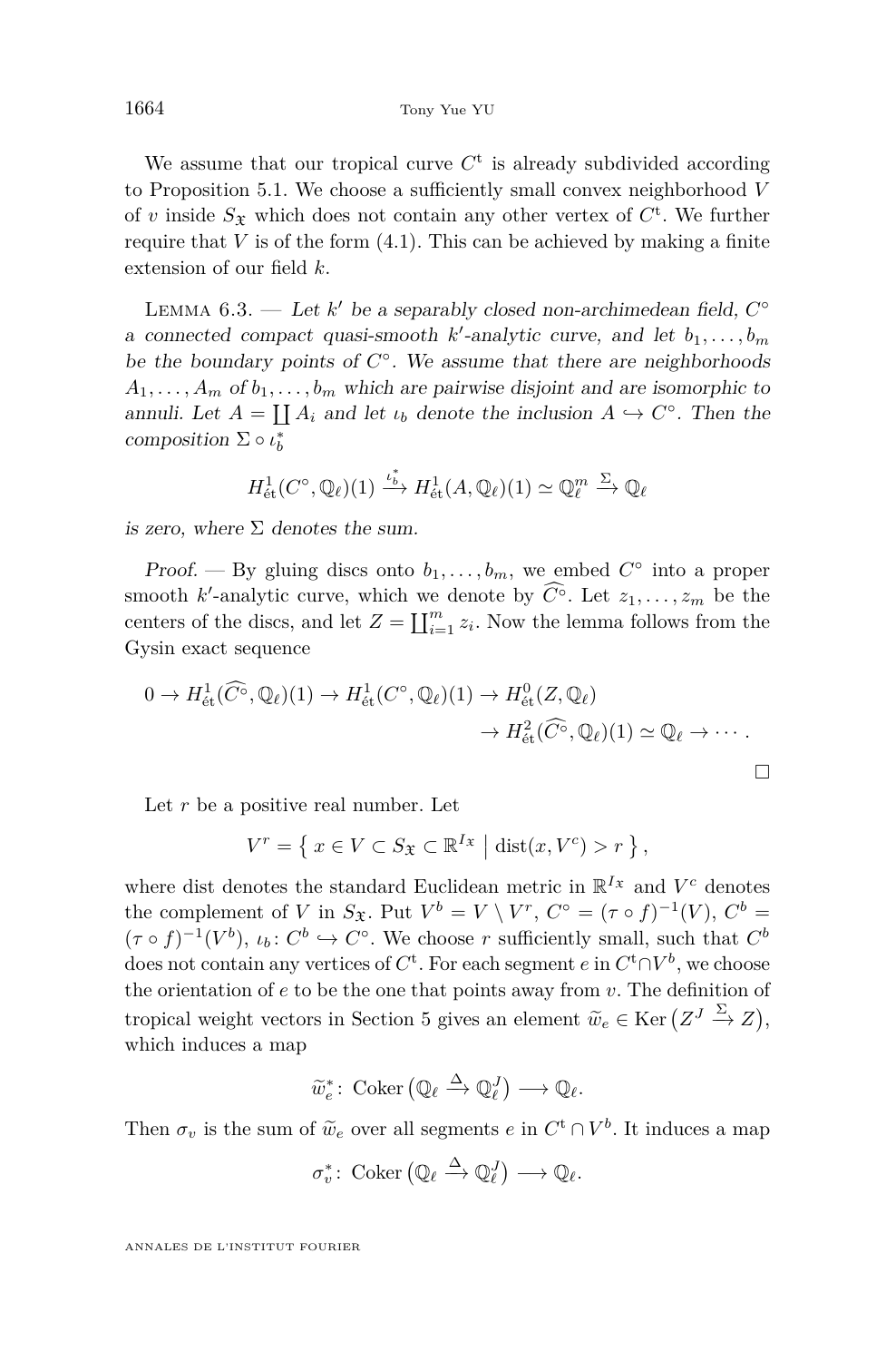<span id="page-19-0"></span>By Proposition [5.10,](#page-16-0) we have a commutative diagram (6.1)

$$
R^{1}\Gamma(j^{*}R\Psi\mathbb{Q}_{\ell,\mathfrak{X}_{\eta}}) \xrightarrow{\beta^{*}} R^{1}\Gamma(j^{*}R\Phi\mathbb{Q}_{\ell,\mathfrak{X}_{\eta}}) \xrightarrow{\sim} \text{Coker}(\mathbb{Q}_{\ell} \xrightarrow{\Delta} \mathbb{Q}_{\ell}^{J})(-1)
$$
  

$$
\downarrow \sim \qquad \qquad \downarrow \sim
$$
  

$$
H_{\text{\'et}}^{1}(\tau^{-1}(V) \times \widehat{k^{s}}, \mathbb{Q}_{\ell}) \xrightarrow{f_{|\mathcal{C}^{b}}^{*}} H_{\text{\'et}}^{1}(\overline{C^{b}}, \mathbb{Q}_{\ell}) \xrightarrow{\Sigma} \mathbb{Q}_{\ell}(-1),
$$

where the bottom row factorizes as

$$
H^1_{\text{\'et}}(\tau^{-1}(V) \times \hat{k^s}, \mathbb{Q}_\ell) \xrightarrow{f^*_{|\mathcal{C}^\circ}} H^1_{\text{\'et}}(\overline{C^\circ}, \mathbb{Q}_\ell) \xrightarrow{\iota^*_b} H^1_{\text{\'et}}(\overline{C^b}, \mathbb{Q}_\ell) \xrightarrow{\Sigma} \mathbb{Q}_\ell(-1).
$$

By Lemma [6.3,](#page-18-0) we have  $\Sigma \circ \iota_b^* = 0$ . By the commutativity of (6.1), we have

(6.2) 
$$
\sigma_v^* \circ \beta^* = 0.
$$

By [\(3.3\)](#page-8-0), we have a long exact sequence (6.3)

$$
\cdots \to R^1\Gamma(j^*R\Psi \mathbb{Q}_{\ell,\mathfrak{X}_{\eta}}) \xrightarrow{\beta^*} R^1\Gamma(j^*R\Phi \mathbb{Q}_{\ell,\mathfrak{X}_{\eta}}) \xrightarrow{\alpha^*} R^2\Gamma(j^*\mathbb{Q}_{\ell,\mathfrak{X}_{\overline{s}}}) \to \cdots.
$$

Combining  $(6.2)$  and the exactness of  $(6.3)$ , we have proved that the sum  $\sigma_v$  of weight vectors lies in the image of the map  $\alpha_\ell$ .

#### **7. From cohomological classes to algebraic cycles**

The passage from Theorem [6.1](#page-17-0) to Theorem [1.1](#page-3-0) is a simple application of the standard conjectures on algebraic cycles, which is easy to prove in codimension one. More precisely, for divisors with rational coefficients in a projective variety, Matsusaka [\[16\]](#page-20-0) proved that numerical equivalence implies algebraic equivalence. So in particular, numerical equivalence implies homological equivalence.

Let us suppose that  $\text{Im}(\alpha_0) \subset \mathbb{Q}^{I_{\mathfrak{X}}}$  is contained in a hyperplane given by  $f = 0$ . Let  $x_i$ ,  $i \in I_{\mathfrak{X}}$  be the coordinates on  $\mathbb{Q}^{I_{\mathfrak{X}}}$  and write  $f$  as  $\sum_{i \in I_{\mathfrak{X}}} a_i x_i$ , for some  $a_i \in \mathbb{Q}$ . The fact that Im( $\alpha_{\mathbb{Q}}$ ) is contained in the hyperplane  $f = 0$  implies that the Q-divisor  $\sum_{i \in I_{\mathfrak{X}}} a_i L_i$  is numerically equivalent to 0, it is thus homologically equivalent to 0. Therefore, the image  $\text{Im}(\alpha_\ell)$  in Theorem [6.1](#page-17-0) is also contained in the hyperplane in  $\mathbb{Q}_{\ell}^{I_{\mathfrak{X}}}$  defined by the same equation  $f = 0$ . To conclude, we have shown that  $\text{Im}\,\alpha_0 \otimes \mathbb{Q}_\ell \simeq \text{Im}\,\alpha_\ell$ . So we have deduced Theorem [1.1](#page-3-0) from Theorem [6.1.](#page-17-0)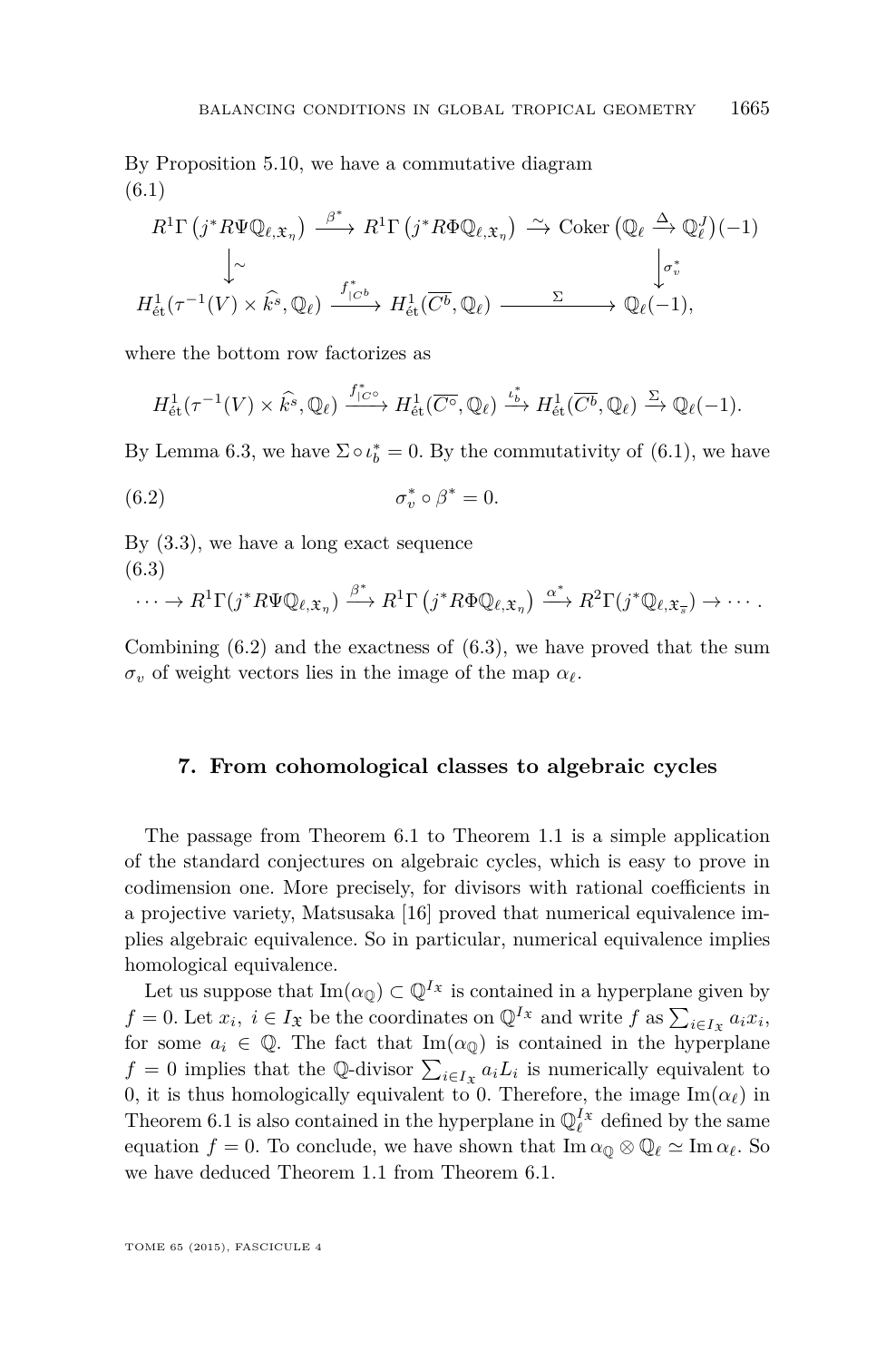#### BIBLIOGRAPHY

- <span id="page-20-0"></span>[1] M. F. Atiyah, "On analytic surfaces with double points", Proc. Roy. Soc. London. Ser. A **247** (1958), p. 237-244.
- [2] M. Baker, S. Payne & J. Rabinoff, "Nonarchimedean geometry, tropicalization, and metrics on curves", <http://arxiv.org/abs/1104.0320>, 2011.
- [3] V. G. Berkovich, Spectral theory and analytic geometry over non-Archimedean fields, Mathematical Surveys and Monographs, vol. 33, American Mathematical Society, Providence, RI, 1990, x+169 pages.
- [4] ——— , "Étale cohomology for non-Archimedean analytic spaces", Inst. Hautes Études Sci. Publ. Math. (1993), no. 78, p. 5-161 (1994).
- [5] ——— , "Vanishing cycles for formal schemes", Invent. Math. **115** (1994), no. 3, p. 539-571.
- [6] ——— , "Vanishing cycles for formal schemes. II", Invent. Math. **125** (1996), no. 2, p. 367-390.
- [7] ——— , "Smooth *p*-adic analytic spaces are locally contractible", Invent. Math. **137** (1999), no. 1, p. 1-84.
- [8] S. Boucksom, C. Favre & M. Jonsson, "Singular semipositive metrics in nonarchimedean geometry", <http://arxiv.org/abs/1201.0187>, 2011.
- [9] J.-F. Dat, "A lemma on nearby cycles and its application to the tame Lubin-Tate space", Math. Res. Lett. **19** (2012), no. 1, p. 165-173.
- [10] A. Ducros, "La structure des courbes analytiques", En cours de rédaction, date du 15/11/2012.
- [11] M. EINSIEDLER, M. KAPRANOV & D. LIND, "Non-Archimedean amoebas and tropical varieties", J. Reine Angew. Math. **601** (2006), p. 139-157.
- [12] A. Grothendieck, Groupes de monodromie en géométrie algébrique. II, Lecture Notes in Mathematics, Vol. 340, Springer-Verlag, Berlin-New York, 1973, Séminaire de Géométrie Algébrique du Bois-Marie 1967–1969 (SGA 7 II), Dirigé par P. Deligne et N. Katz, x+438 pages.
- [13] W. GUBLER, "A guide to tropicalizations", in Algebraic and combinatorial aspects of tropical geometry, Contemp. Math., vol. 589, Amer. Math. Soc., Providence, RI, 2013, p. 125-189.
- [14] W. Gubler, J. Rabinoff & A. Werner, "Skeletons and tropicalizations", [http:](http://arxiv.org/abs/1404.7044) [//arxiv.org/abs/1404.7044](http://arxiv.org/abs/1404.7044), 2014.
- [15] M. KONTSEVICH & Y. TSCHINKEL, "Non-archimedean Kähler geometry", [www.ihes.](www.ihes.fr/~maxim/TEXTS/Non-archimedean Kahler geometry.pdf) [fr/~maxim/TEXTS/Non-archimedean Kahler geometry.pdf](www.ihes.fr/~maxim/TEXTS/Non-archimedean Kahler geometry.pdf), 2002.
- [16] T. Matsusaka, "The criteria for algebraic equivalence and the torsion group", Amer. J. Math. **79** (1957), p. 53-66.
- [17] G. MIKHALKIN, "Enumerative tropical algebraic geometry in  $\mathbb{R}^2$ ", J. Amer. Math. Soc. **18** (2005), no. 2, p. 313-377.
- [18] T. Nishinou & B. Siebert, "Toric degenerations of toric varieties and tropical curves", Duke Math. J. **135** (2006), no. 1, p. 1-51.
- [19] M. Rapoport & T. Zink, "Über die lokale Zetafunktion von Shimuravarietäten. Monodromiefiltration und verschwindende Zyklen in ungleicher Charakteristik", Invent. Math. **68** (1982), no. 1, p. 21-101.
- [20] D. E. Speyer, "Uniformizing tropical curves I: genus zero and one", [http://arxiv.](http://arxiv.org/abs/0711.2677) [org/abs/0711.2677](http://arxiv.org/abs/0711.2677), 2007.
- [21] T. Y. Yu, "Gromov compactness in non-archimedean analytic geometry", [http:](http://arxiv.org/abs/1401.6452) [//arxiv.org/abs/1401.6452](http://arxiv.org/abs/1401.6452), 2014.